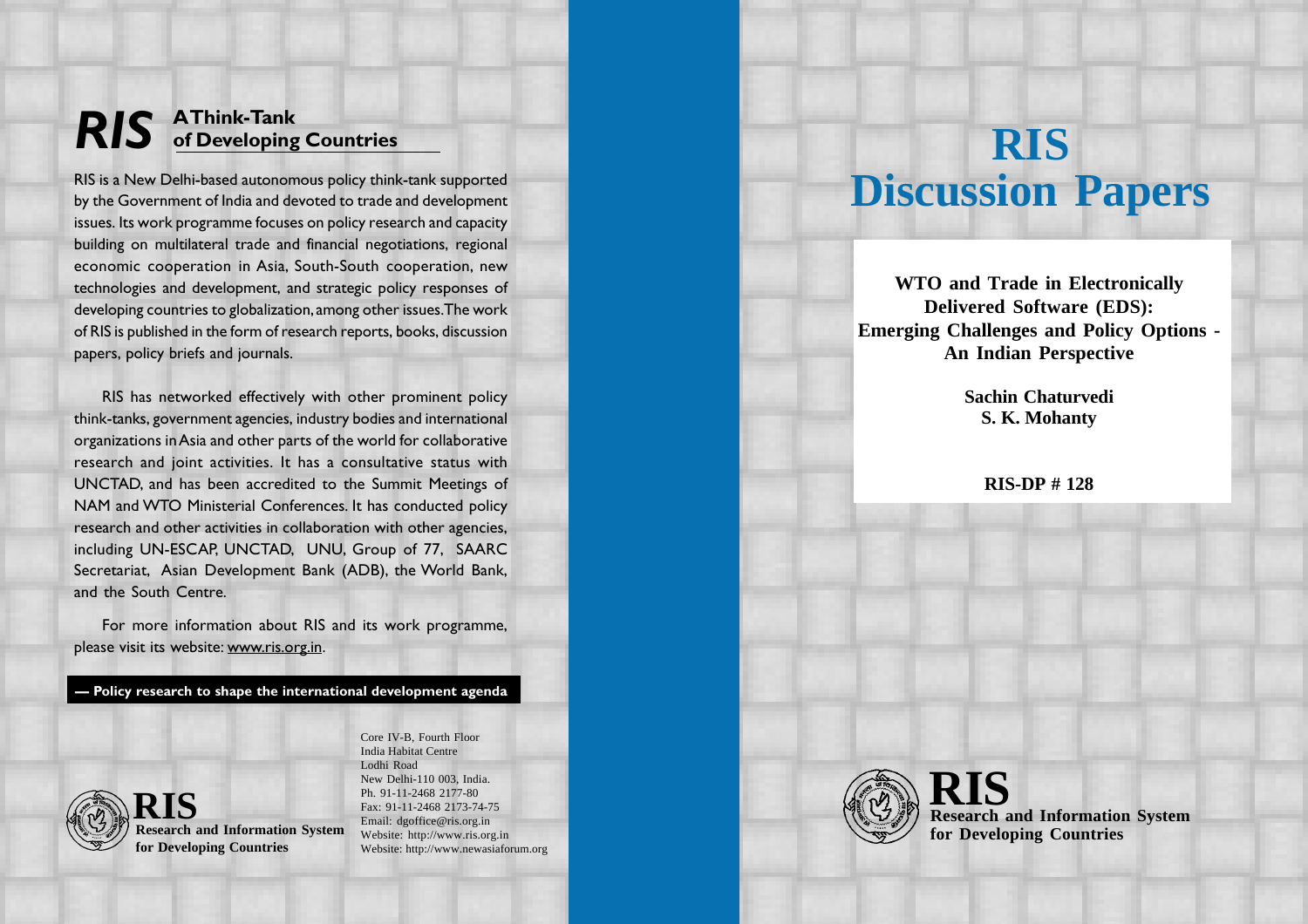**WTO and Trade in Electronically Delivered Software (EDS): Emerging Challenges and Policy Options - An Indian Perspective**

> **Sachin Chaturvedi S. K. Mohanty**

> > **RIS-DP # 128**

October 2007



Core IV-B, Fourth Floor, India Habitat Centre Lodhi Road, New Delhi – 110 003 (India) Tel: +91-11-2468 2177/2180; Fax: +91-11-2468 2173/74 Email: dgoffice@ris.org.in

RIS Discussion Papers intend to disseminate preliminary findings of the research carried out within the framework of institute's work programme. The feedback and comments may be directed to the author(s). RIS Discussion Papers are available at www.ris.org.in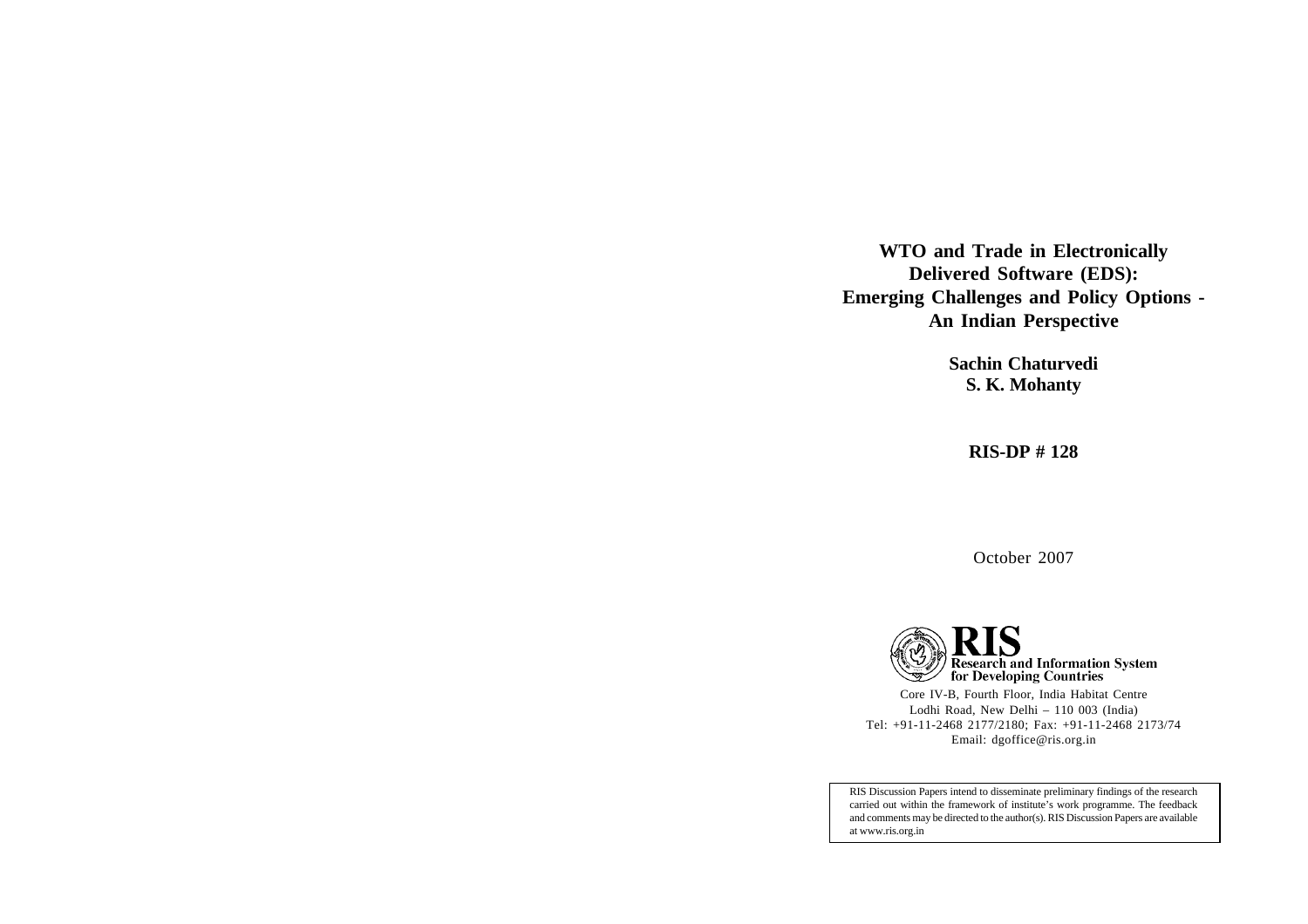**WTO and Trade in Electronically Delivered Software (EDS): Emerging Challenges and Policy Options - An Indian Perspective**

> **Sachin Chaturvedi\* S. K. Mohanty\*\***

*Abstract:* This paper makes an effort to address these issues in light of Indian experience with the usage of ICT in trade transactions. The section II summarises key issues being debated at various committees of WTO while Section III provides India's growing interests in software exports while Section IV enumerates the perspectives on emerging debate at the multilateral fora and also provides policy recommendations.

#### **I. Introduction**

As the globalization has intensified and the outreach of internet has expanded<sup>1</sup>, the digitalization of the trade has assumed new dimensions. The Information and Communication Technology (ICT) including the electronic commerce is being looked at as a key links for trade facilitation. The electronic trade in music, software, movies, games and other digital products has assumed an increasingly important place in the fast expanding global trade in these products. The scope of these transactions to transcend national boundaries has thrown up several issues, which are being discussed at various multilateral

<sup>\*</sup> Fellow, Research and Information System for Developing Countries (RIS). Email: sachin@ris.org.in

<sup>\*\*</sup> Fellow, Research and Information System for Developing Countries (RIS). Email: skmohanty@ris.org.in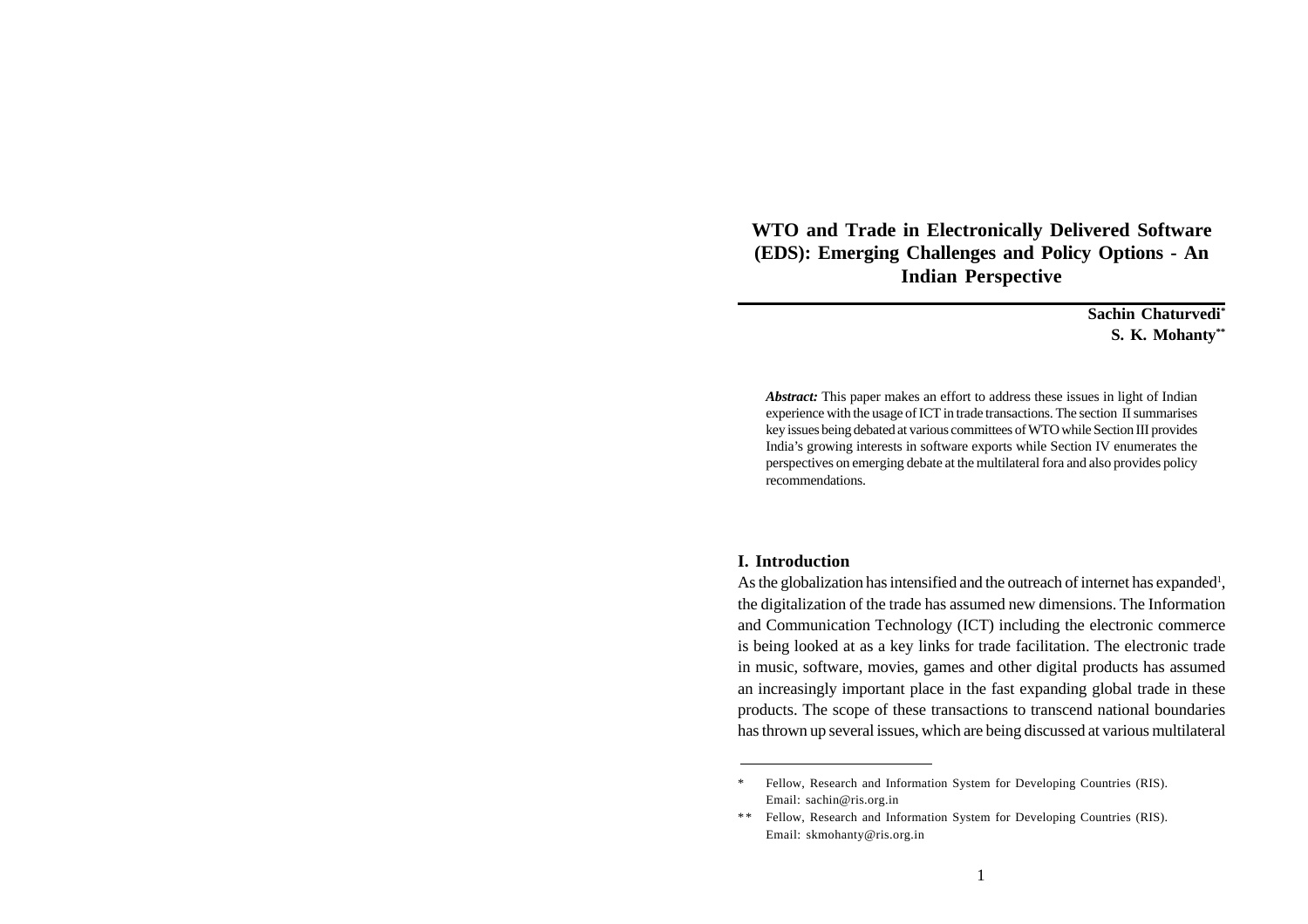fora. At the WTO, intense discussions are on, for almost a decade now, on liberalizing trade in software products regardless of whether those products are delivered on carrier media or by electronic transmission. In the "Declaration on Global Electronic Commerce" adopted at the Second Session of the Ministerial Conference in May 1998, the WTO members launched a work programme to examine all trade-related issues especially those linked with global electronic commerce.<sup>2</sup> The WTO currently has customs duty moratorium on electronic transactions. Despite of these extensions to the on-going moratorium on imposition of customs duties on electronic transfer of software (EDS), there is hardly any movement in the 'substantive work programme' launched on e-commerce at the WTO in 1998. The Hong Kong WTO Ministerial (2005) Declaration further renewed the earlier arrangement of non imposition of customs duty on EDS

The intense opposition, by several developing countries, particularly African countries, against permanent exemption and a binding commitment, during the Doha Development Round, assumes importance in the backdrop of this non movement in the electronic commerce work programme particularly in the backdrop of the fundamental concern raised by the developing countries on the potential revenue losses on duty free trade in EDS. In most of the other sectoral negotiations at WTO the developing countries have taken a position which, with varying nuances, asks for incorporating the concept of "less than full reciprocity" for developing countries, for instance, developed countries' proposal for zero tariffs on non-agricultural products, are often rejected, characterizing them as "ambitious and not realistic". Largely the argument is on ignoring the role of tariffs and customs receipts in raising revenues to meet social service expenditures and in infant-industry protection. There are major differences on the perception on how to classify some deliveries which would have practical implications in the policy areas such as customs duties, classification, customs valuation, rules of origin, and import licensing etc.

The debate basically brings in issue related to whether GATT should be applied to online/electronic/digital transactions (e.g. downloading), as trade regime recognizes the similar trading transactions as physical goods (e.g. CD-ROM). IT and e-commerce are being discussed through trade in services negotiations and the work program on e-commerce particularly from the point of view of having an internationally consistent regulatory regime on these aspects of international trade. The WTO has also failed to respond to various developments within the Information Technology Agreement (ITA) in 1996. The ITA -II has placed on table several hundreds of new IT products invented in past decade which are to be covered in WTO on-going negotiations.<sup>3</sup>

These issues assume relevance in light of the fact that some of the developing countries have constraints related to access to modern technology for digital certification, electronic transactions, data protection and the authentication of documents.4 These issues actually cut across different other WTO agreements for instance the services related GATS provisions and also the provisions related to TRIPs. The Council for Trade in Services has the mandate to look into the need to increase the participation of developing countries through Article IV of GATS. This article has the provisions for liberalization for ensuring market access to developing countries in the areas of their export interests and regarding better access to technology, including technology relating to encryption and security of transactions.

In this paper we make an effort to address these issues in light of Indian experience with the usage of ICT in trade transactions. The next section summarises key issues being debated at various committees of WTO while Section III provides India's growing interests in software exports while Section IV enumerates the perspectives on emerging debate at the multilateral fora and also provides policy recommendations.

#### **II. Emerging and Unresolved Issues in EDS**

The second WTO Ministerial conference at Geneva adopted the 'Declaration on Global Electronic Commerce', on 20 May, 1998 which urged the General Council to launch a comprehensive work programme on all aspects of electronic commerce particularly issues related to trade. This Declaration also vetted the on-going practice of not imposing customs duties on electronic transmissions. In the subsequent meeting, it was decided that the work programme on electronic commerce would be handled at various committees viz. Councils for Trade in Services, Trade in Goods and TRIPs and the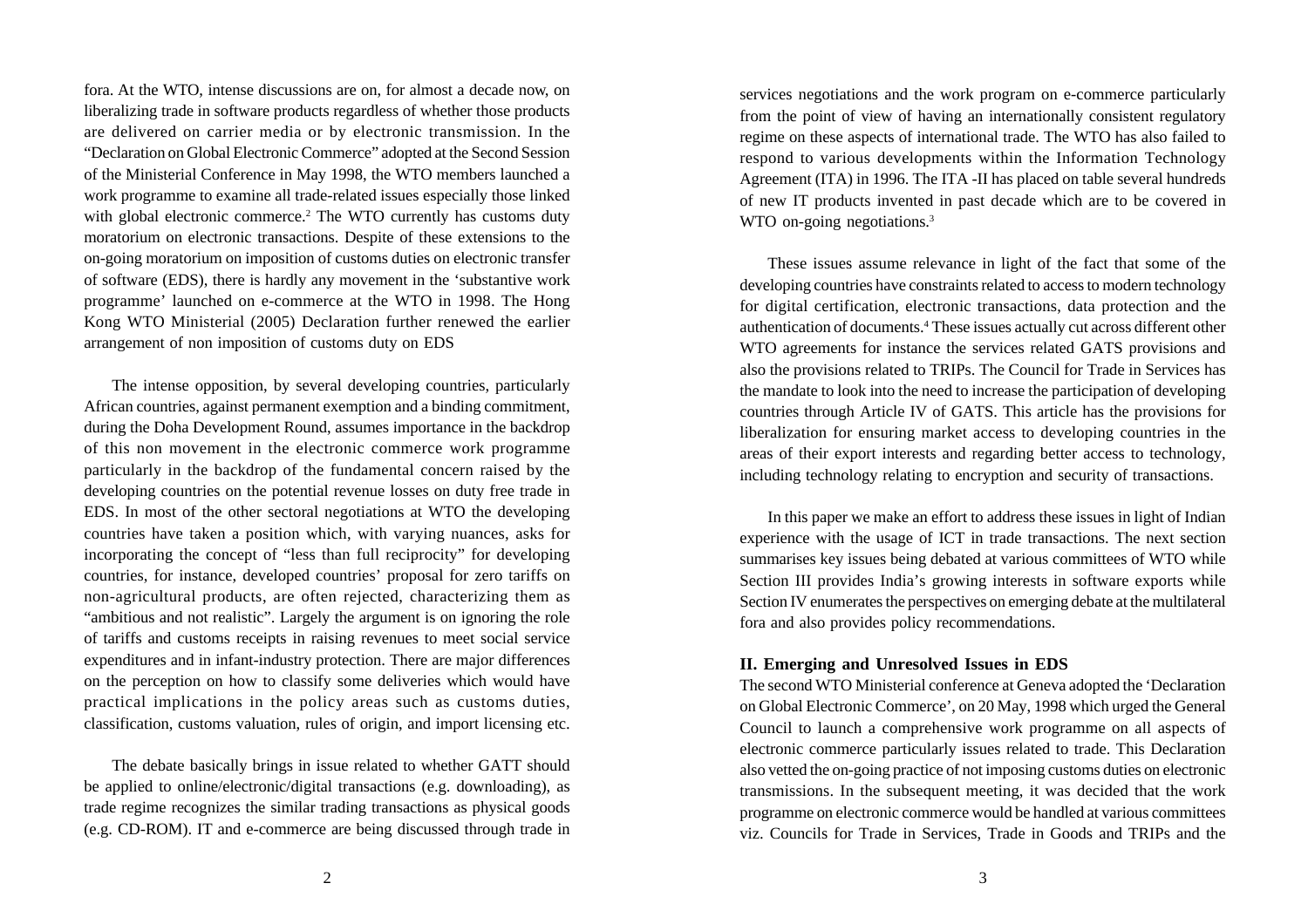Committee on Trade and Development for addressing issues related to their respective areas of competence (see Table 1).<sup>5</sup> At the fourth session of the Ministerial conference in Doha (2001) the Ministers agreed to continue the

#### **Table 1: Relevant WTO Councils and their mandate on E-commerce**

| Relevant Council     | Areas of Responsibility for WTO E-commerce Work<br>Programme                                                                                                                                                                                                                                                                                                                                                                                                                                                                                                                                                                                                                               |
|----------------------|--------------------------------------------------------------------------------------------------------------------------------------------------------------------------------------------------------------------------------------------------------------------------------------------------------------------------------------------------------------------------------------------------------------------------------------------------------------------------------------------------------------------------------------------------------------------------------------------------------------------------------------------------------------------------------------------|
| <b>GATT</b> Council  | Aspects of e-commerce relevant to the GATT and other<br>WTO agreements affecting trade in goods (e.g., Agreement<br>on Technical Barriers to Trade, Agreement on<br>Antidumping, Agreement on Rules of Origin), including<br>Market access, customs valuation, import license<br>procedures, customs duties, technical standard, rules of<br>origin, and classification.                                                                                                                                                                                                                                                                                                                   |
| <b>GATS</b> Council  | The treatment of e-commerce in the GATS legal<br>framework, including: Scope (including modes of supply),<br>transparency, increasing participation<br>MFN.<br>of<br>developing countries, domestic regulation, competition,<br>protection of privacy and public morals and prevention<br>of fraud, market access and national treatment<br>commitments on electronic supply of services, access to<br>and use of public telecommunications transport networks<br>and services, customs duties and classification.                                                                                                                                                                         |
| <b>TRIPs Council</b> | Intellectual property issues arising in connection with<br>electronic commerce, including Protection<br>and<br>enforcement of copyright and trademarks, and new<br>technologies and the access to technology.                                                                                                                                                                                                                                                                                                                                                                                                                                                                              |
| <b>CTD</b>           | The development implications of e-commerce, including:<br>Effects of e-commerce on trade and economic prospects<br>of developing countries (especially their small - and<br>medium-sized enterprise (SMEs); challenges/solutions to<br>enhancing participation of developing countries as<br>exporters of electronically delivered products, including<br>the role of improved access to infrastructure, transfer of<br>technology, and the movement of natural persons; use of<br>IT to integrate developing countries into the multilateral<br>trading system; impact of e-commerce on traditional<br>means of distributing physical goods; and financial<br>implications of e-commerce. |

*Source:* Wunsch-Vincent (2004).

work programme on electronic commerce. The Declaration (paragraph 34) acknowledged that irrespective of the stages of economic development, the member countries may derive advantages from the promotion of electronic commerce, which may create new challenges and opportunities for all the countries. The Declaration (paragraph 34) also announced that the members would not be imposing customs duty on electronic transmissions. This moratorium was renewed at the Fifth WTO Ministerial at Cancun (2003), where in the paragraph 24, it was announced that no customs duties would be imposed on EDS. This exemption was further renewed at the Sixth WTO Ministerial Conference at Hong Kong, 2005 (paragraph 46).

One may be astonished to find that though the developing countries have been raising so many concerns about electronic commerce, just like in case of Trade Facilitation but in no way come out with any substantive proposal to voice their concerns in a consolidated manner.<sup>6</sup> While smaller delegations express inability to analyze on the pretext of manpower limitations, the bigger ones just end up seeking 'clarifications' and sounding 'words of caution'.7 In context of infrastructure gap for implementing possible commitments for e-commerce, there are no cost estimations attempted and no position papers issued envisaging nature and magnitude of technical assistance required far is the question of pro-activism for articulating their business interest. There is also no estimation available of expected revenue loss or gain from the continued moratorium on electronic transfer of software. This phenomenon brings back the point that the developing world still needs to work on articulation and approach the negotiating table with better formulations to reflect on their actual concerns.

#### *II.1. Debate on Moratorium*

There were intense discussions at various General Council meetings regarding the moratorium on electronic transfers. Several developing countries particularly, African countries have raised the point that they could not agree to any longer-term extension of the moratorium.8 At the General Council meeting in 2005 several developing countries raised the issue of the language of the moratorium which had led to confusion about its coverage. The suggestion was that the term "electronic transmissions", which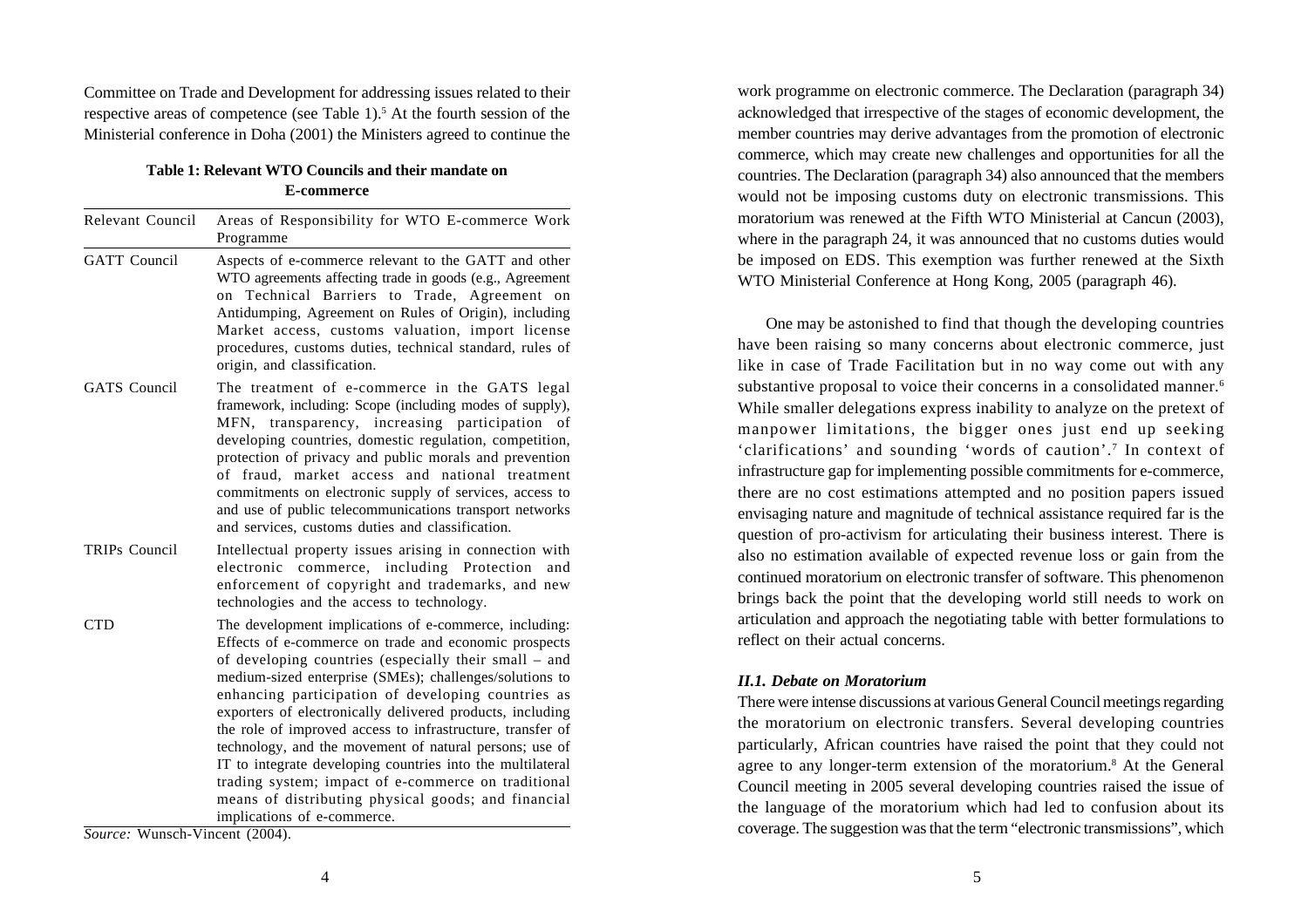is vague, could be replaced with the term "products transmitted electronically", which seems to be more clearer.<sup>9</sup> Similarly, although most of the WTO members agree that all IT goods and services facilitating ecommerce should be subject to as liberal a trade regime as possible but at times are scared of the expanding definition and nature of goods to be covered. The effort to extend beyond software and include, in particular, telecommunications and all computer services, as well as government procurement of IT goods and services facilitating e-commerce etc. need clarification.10 There is also a need to clarify the very definition of "software" itself. During the discussions, it has also come out that some countries applied a value-added or sales tax to internal operators and later extended it to the foreign based operators, which effectively goes against the spirit of moratorium.11 In the classification debate, the issue of the software would have to be without linkage to negotiating areas including on whether electronic deliverables with a physical equivalent are goods or services.

#### *II.2. Classification*

The other contentious issue is about the classification of the content of certain electronic transmissions. One of the major issues at the WTO discussions on e commerce is related to the examination of the classification question which has eventually ended up with an impasse, despite of the fact that the group had spent over five years debating this issue. There are several members at WTO which have clearly expressed their understanding that everything delivered electronically is to be regarded as services and that therefore the GATS rules and commitments should be applied to electronic deliveries. As the EU puts in their proposal,"the issue at stake has not been how to classify all electronic deliveries but how to classify some deliveries involving so-called "digitised products".12

There was an intense debate at the Council for Trade in Goods on nature and categories of transactions to be captured as part of the e-commerce. In this context four categories were suggested at the discussions:<sup>13</sup>

- electronically conducted transactions combined with physical delivery of goods; in this case the traditional GATT commitments would apply;
- trade in goods related to electronic commerce (e.g. computers); also in this case, the traditional GATT commitments would apply;
- sale of carrier media such as CD's or tapes, which contain digitalized information (e.g., software or music); the question of content of the carrier media would relate to customs valuation questions
- digitalised information transmitted by electronic means, i.e. electronic transmissions.

However, it is also to be appreciated that the number of new categories of products made possible by digitalization is likely to multiply in the days to come. Emerging advances in the technology offers the possibilities to converge digitalized products that in physical applications are actually independent of each other, such as by combining educational, entertainment and even business applications in a single product. Infact digitalization has made classification more problematic, as digital products on physical carrier media are approaching a state where they are increasingly difficult to be characterised, the type of product based on physical appearance or physical characteristics.14

Since Harminised System of Classification (HS) system is based on physical characteristics hence incorporating these goods under HS is a major challenge. In context of HS debate at WTO, it also came up that 'content' itself was not dealt with in the goods agreements, but appeared to be an intellectual property question. At the World Customs Organisation a proposal was mooted to create a new category under HS to cover 'software without carrying media', similar to HS 27.16 which covers an intangible commodity viz. electricity.

At the General Council of WTO, point was raised that the GATS covered all forms of supply, in comparison with the GATT which covered only cross-border supply.15 Also, the disciplines under the GATS on issues such as domestic regulations would be more conducive to the development and liberalization of the trade of such electronically deliverable products as a service, deliverable products such as e-commerce and in effect would also cover all modes of supply including Mode 3, which was not covered by the GATT. The scope for addressing domestic regulations under the GATS to ensure that they would not become a barrier to trade was therefore an advantage of having such trade be treated under the GATS rather than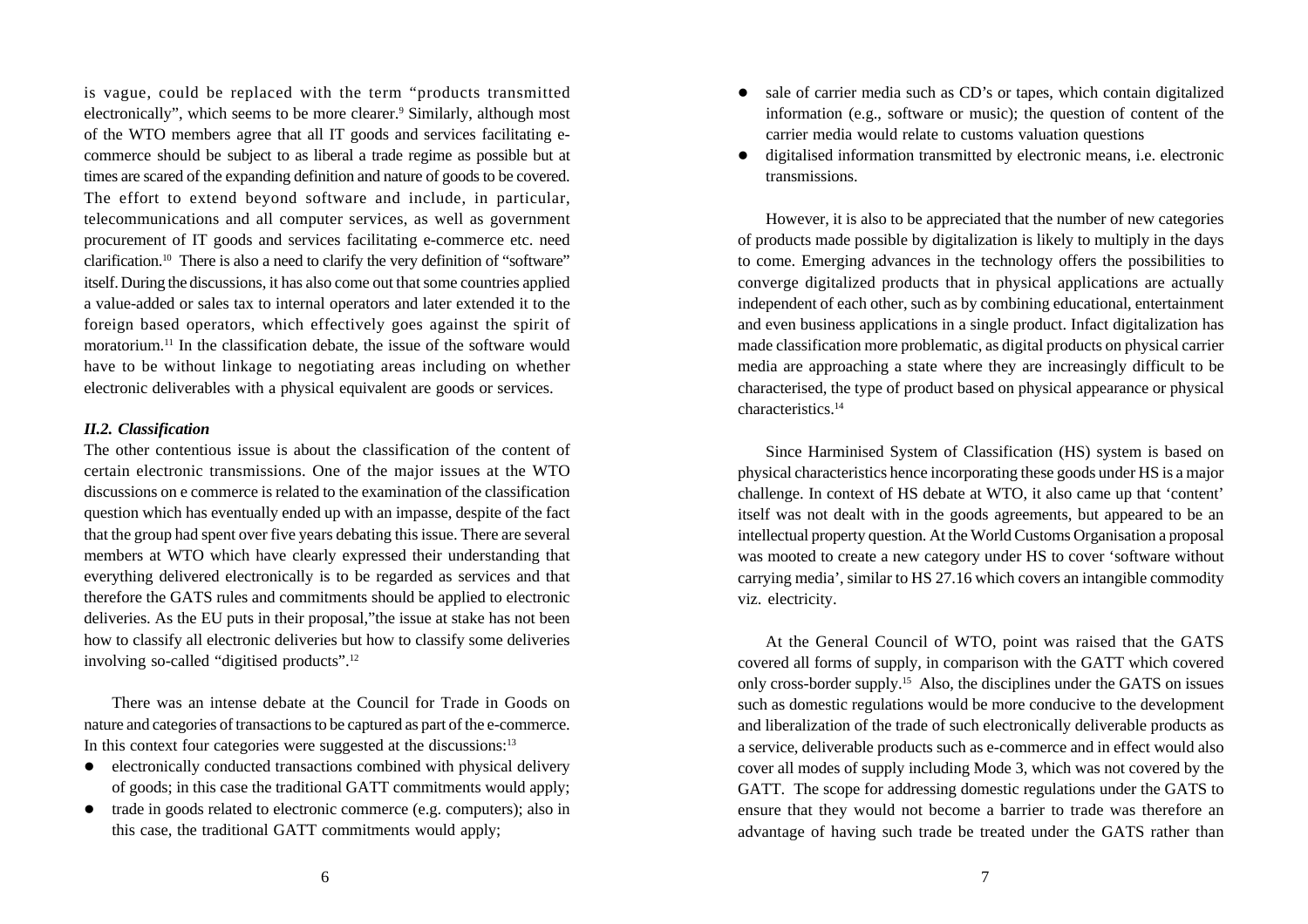under the GATT, was the view that emerged at the General Council meeting.16 However, the legacy of trade agreements means that anything physically crossing a border has to be treated under the GATT.17 This includes the outcome of services, such as architectural or industrial designs. It therefore does not become clear when WTO Members have to apply both the GATS (to the supply of the service) and the GATT (to the physical outcome) and how to ensure consistency between the national treatment commitments made under the GATS for such services and the possible tariffs collected on the good delivered. Within GATS, there are also issues related to mode 1 vis-à-vis. mode 2 classifications and treatment of new services for instance, access to audio-visual markets, and have surfaced at the WTO.18

#### *II.3. Valuation Issues*

If the valuation of carrier media bearing software for data processing is addressed as per the Agreement on Customs Valuation (ACV) then the members get the policy space to charge customs duty as per the value of the carrier media. The ACV provides a set of valuation rules, expanding and giving greater precision to the existing provisions on customs valuation in the original GATT agreement.19 The ACV is largely a manifestation of Article VII of GATT which was revised during the Tokyo Round of GATT Negotiations. The relevance of ACV in context of electronic commerce has assumed importance, as several WTO members have expressed that, at this stage, CV should not be excluded for electronic transmissions. The ACV may become relevant, and valuation issues based on that agreement could still be applied. Electronic payments for the imported good (such as credit card payments over the internet) could pose problems with regard to the valuation of goods, if domestic banks are not involved in the transaction.<sup>20</sup> In developing countries the improper valuation of products which are imported through electronic channels may create major challenges. However, there is a view that carrier medium is just incidental and should not be taxed.21

#### *II.4. Rules of Origin*

If electronic transfers are to be viewed as goods then the question of rules of origin occupies the central position among all other challenges. How this should be settled for electronically transferred goods. In the Council for Trade in Goods meeting (July 26, 1999) it was suggested that for recorded media or sound recordings (HS Code 8524) there had been a proposal to confer origin to the country where recordings were produced by photographic producers located or established in that country, as opposed to where the sound is copied onto a carrier medium.<sup>22</sup>

In context of electronic commerce relevance of rules of origin is a matter of serious doubt as emergence of sophisticated technology allows for easy duplication and unlimited routing of digitalized data and with mutli-setting networks, across different countries, which makes it difficult to point out at what stage which border is crossed.

#### *II.5. Tax Issues*

At the GATS Council meeting, the WTO Secretariat noted that theoretically there is no reason why customs duty can not be imposed on the services whether provided electronically or otherwise. <sup>23</sup> US in their proposal (WT/ COMTTD/17) argued that bias towards electronic commerce is not a violation of principle of technological neutrality. It is often observed that since physically delivered imports still attract customs duty while same product delivered electronically is free of customs duty. As a result, one often finds varying prescriptions for instance, Panagariya (1999) suggests that developing countries should be sure that e-commerce is not classified as goods trade with zero customs duty made permanent, which may eventually lead to complete liberalisation of e-commerce and undermine the bargaining power of developing countries.

The international debate on taxation of electronic commerce has gone through an interesting phase. The US Treasury Statement (1996) suggested to allow growth of e-commerce without any additional taxation. In US, there is no general Federal sales or consumption  $tax.^{24}$  In case of EU, the approach was slightly different. The European Commission in April 1998 decided to appoint the committee to look into implications of e-commerce on VAT and customs. The committee recommended to continue with existing mechanisms and legal basis to ensure taxation of e-commerce transactions. However, this committee acknowledges a need to address the problems likely to be caused by an increase of scale in the transaction such as the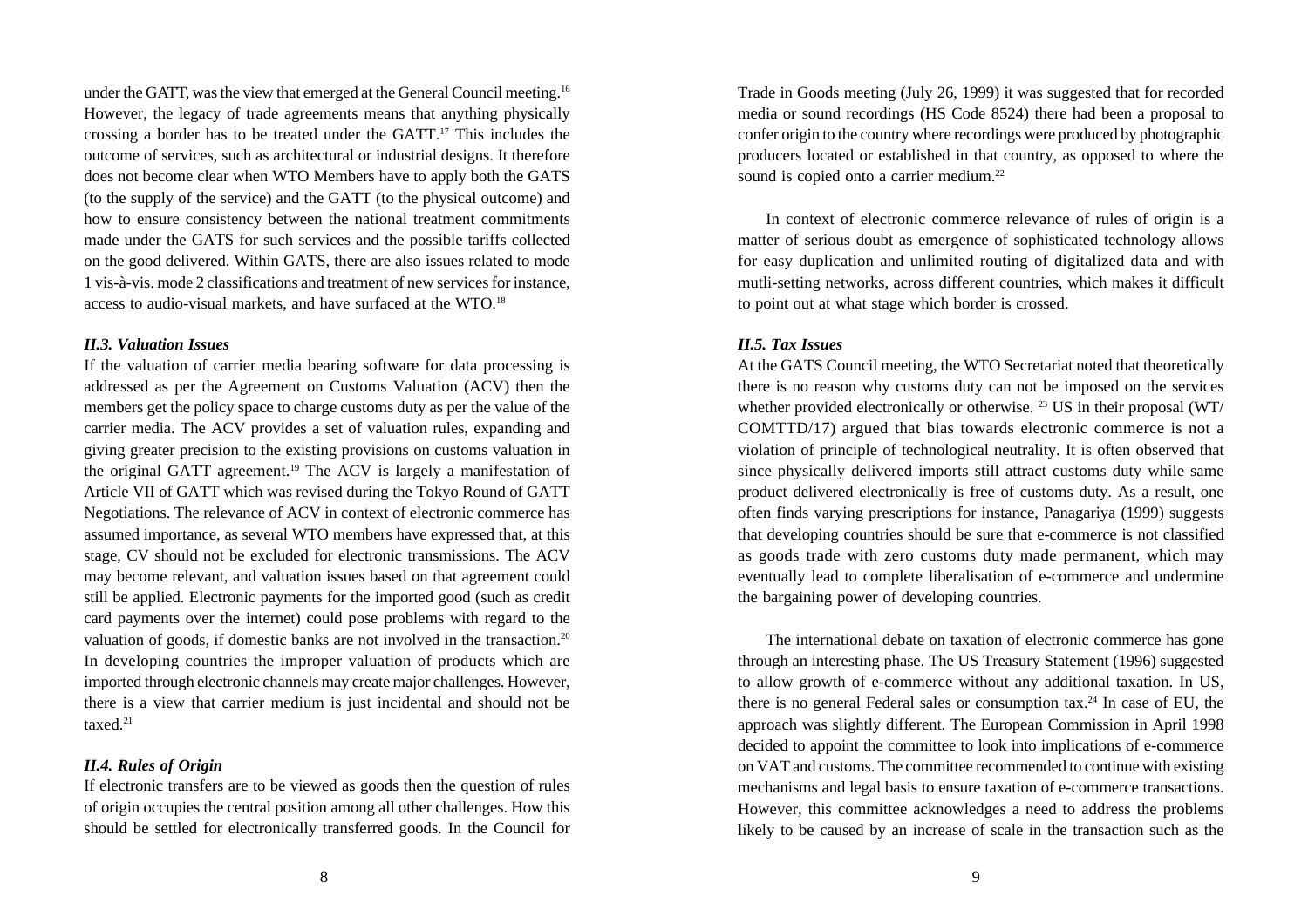protocols dealing with identification of parties to transactions, audit issues, etc.25 Later, EU joined US and issued a joint statement on e-commerce, suggesting no imposition of additional taxation on e-commerce. In July 1998, EU endorsed a number of guidelines drawn up by the European Commission suggesting that EU's VAT system will function as usual for ecommerce.26 The adopted guidelines had following key features:

- No new taxes are to be levied on e-commerce. Instead, existing ones, specifically VAT, should be adapted.
- On-line supply of a digitised product is to be treated as the supply of a service, not a good.
- Consumption of services within the EU should be taxed within the EU, whatever their origin and whether supplied via e-commerce or otherwise. Services supplied by EU traders for consumption outside the EU are not to be subject to EU VAT, but VAT on related inputs would be deductible.
- The VAT system, covering supplies to both businesses and private individuals, must be enforceable.
- Electronic invoicing must be authorised for VAT-liable transactions within the EU, subject to agreed rules
- The compliance burden for e-commerce operators should be as light as possible.
- Electronic VAT declarations and payments should be possible.

At this stage, action shifted to OECD which came out with the Ottawa Taxation Framework Conditions, 1998. This set out a number of principles that governments should adopt in their approach to taxation of the electronic commerce sector. Since 1998 the work of the OECD's Committee on Fiscal Affairs has continued to develop these principles into practical guidance for international application.<sup>27</sup>

#### *II.6. 'WTO Plus' in E- Commerce*

Since the WTO talks are stuck US has been exploring alternative ways to push in electronic software related agenda at various regional and bilateral trade fora. In these agreements, new baseline have been set with the expectation that they would lead to significant market opportunities for the US IT and software industries in the years ahead.<sup>28</sup> The United States concluded a free trade agreement with Jordan which was the first FTA to incorporate explicit provisions on e-commerce. Since then, US ensured that each of their FTA has provisions related to a state-of-the-art chapter on e-commerce. This is generally to ensure commitment of the partner countries for this mode of distribution. In the e-commerce chapter, the main issues covered are taxation on e-commerce trade and digital products, electronic authentication and digital certificates, non-discriminatory measures, online consumer protection, personal data protection, security in e-transactions and related issues.

Similarly some other FTAs have also brought in similar features, for instance, e-commerce is discussed at length at the US FTAs with Singapore and Chile (See Table 2). It recognises the trade treatment of software delivered electronically as one of the most important issues facing the software industry and also that software delivered electronically receive the same treatment under the trade laws as software traded on a physical medium.29 The e-commerce provisions in the Singapore and Chile FTAs recognize, for the first time, the concept of "digital products" in terms of trade. The chapters also establish requirements that further promote barrier free e-commerce, essential in promoting growth and development of the IT industry. The inclusion of this provision is critical in further promoting the growth of cross border e-commerce. However, most interesting feature is that with respect to the physical delivery of digital products, in both agreements, the parties agreed to apply customs duties on the basis of the value of the carrier medium.<sup>30</sup> This provision is essential as valuation on content results in highly subjective assessment of projected revenues.

#### **III. Trends in ICT trade in India**

#### *III.1. Global Trend in IT Services Export*

Global trade in services has been expanding impressively over the decades, and more recently since 2003 following revival of the global economy from mild depression. In the export sector, some of the dynamic sectors are performing impressively than others, and some of these competitive dynamic service sectors are computer related services, communication services, financial services, royalties and licenses fees, etc (UNCTAD, 2002). Between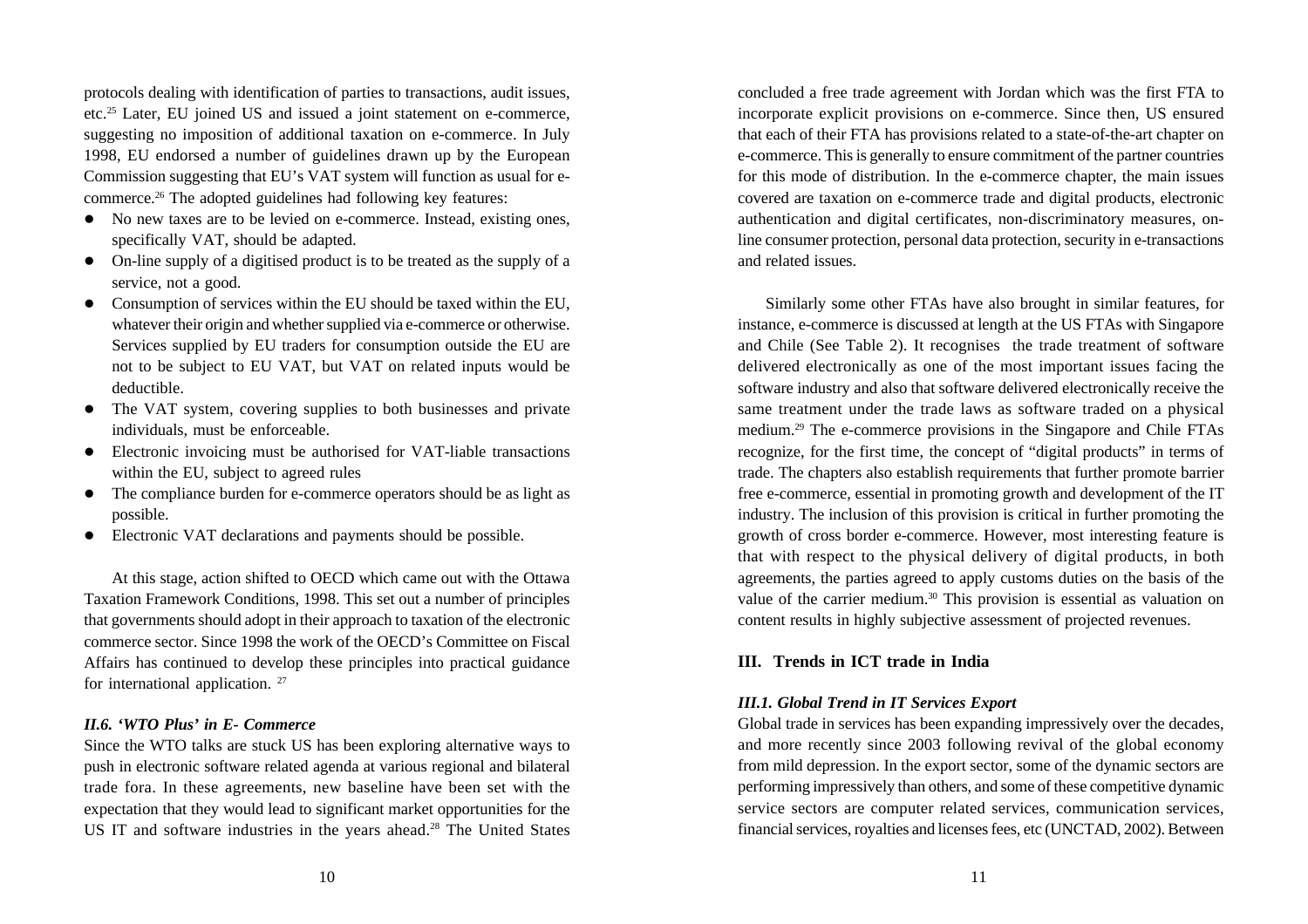|                                                                                                                 | Table 2: Electronic Commerce related Provisions at the US FTAs |                                                                                                                                                                                                                                                                                                                                                                                               |
|-----------------------------------------------------------------------------------------------------------------|----------------------------------------------------------------|-----------------------------------------------------------------------------------------------------------------------------------------------------------------------------------------------------------------------------------------------------------------------------------------------------------------------------------------------------------------------------------------------|
| USA-Jordan FTA                                                                                                  | Enforced on December 17, 2001                                  | Jordan and the US committed to promote a liberalized<br>trade environment for electronic commerce.<br>Commitment for investment in new technologies and<br>stimulate the innovative uses of networks to deliver<br>products and services. Electronic transmissions are<br>duty-free between both countries, and trade in<br>digitized products is strongly facilitated through the<br>JUSFTA. |
| Trade Agreement (FTA)<br>U.S. Chile Free                                                                        | Came into force on<br>January 1, 2004                          | No Customs duty, fee or other charges on digital<br>products by electronic transmission.                                                                                                                                                                                                                                                                                                      |
| US-Morocco FTA                                                                                                  | Came into force on<br>June 24, 2004                            | customs valuation of the product without regard to<br>the cost or value of the digital product stored on the<br>Value of carrier medium to be the sole criteria for<br>carrier medium                                                                                                                                                                                                         |
| African Customs Union -<br>Namibia, South Africa<br>USA-SACU (Southern<br>Botswana, Lesotho,<br>and Swaziland). | Negotiation launched on<br>June 2, 2003.                       | fresher topics on the globalization agenda – such as<br>e-commerce, intellectual property in a digital<br>and models for global negotiations by establishing<br>innovative new disciplines, especially to deal with<br>An FTA can serve as laboratories for liberalization                                                                                                                    |
| USA-Australia                                                                                                   | Came into force on<br>1 January 2005                           | to discriminate in favour of one form of the same<br>products (products digitised, or electronic, form), or<br>Agreed not to impose customs duties on digital<br>economy, and expanding services trade.<br>digital product over another.                                                                                                                                                      |

1990 and 2000, some of the dynamic service sectors underwent profound trade expansion, and some of these sectors were communication, construction, financial, computer and information, royalties and license fees and personal, cultural and recreational services. The sector, registering the highest decadal growth rate in the global exports among other services sectors, is the computer and information services, which expanded at the rate of 23.3 per cent per annum in the nineties followed by personal, cultural and recreational services with 12.4 per annum (IMF, 2002). During this decade, developing countries had accomplished highest growth rates in the exports of e-services. These countries have shown their proficiency in the exports of computer related services. Most of the developed countries have gained comparative advantage in the exports of e-services. However, some of the developing countries also emerged as strong competitor to them in these sectors.

Expansion of e-commerce in the 1990s had significantly influenced the growth of the IT services trade in the global economy. The e-commerce faced temporary setback following crisis in the dotcom industry and decline of the shipment of personal computer for the first time in the in the early part of the new millennium (UNCTAD, 2000). These factors became detrimental to the growth of e-commerce though it is also influenced by other factors. The expansion of e-commerce is contingent upon number of other factors such as coverage of host network in the internet, number of people using internet, volume of transaction in goods and services taking place via on line transaction. These factors contribute to the future growth or e-commerce. Various forecasting results indicate that the global ecommerce is likely to grow very fast in the second half of the present decade as shown in Table 3. E-commerce is likely to grow at the rate of 54 per cent to 71 per cent per annum in the current decade. These projections cover trade in both B2B and B2C.

International experience suggest that the surging of services export is depending upon development of e-infrastructure and people's willingness to use e-commerce for efficiency and quick delivery. Countries with more such facilities with public may have witnessed rapid growth of e-commerce. Since internet network was limited in the developing countries, large number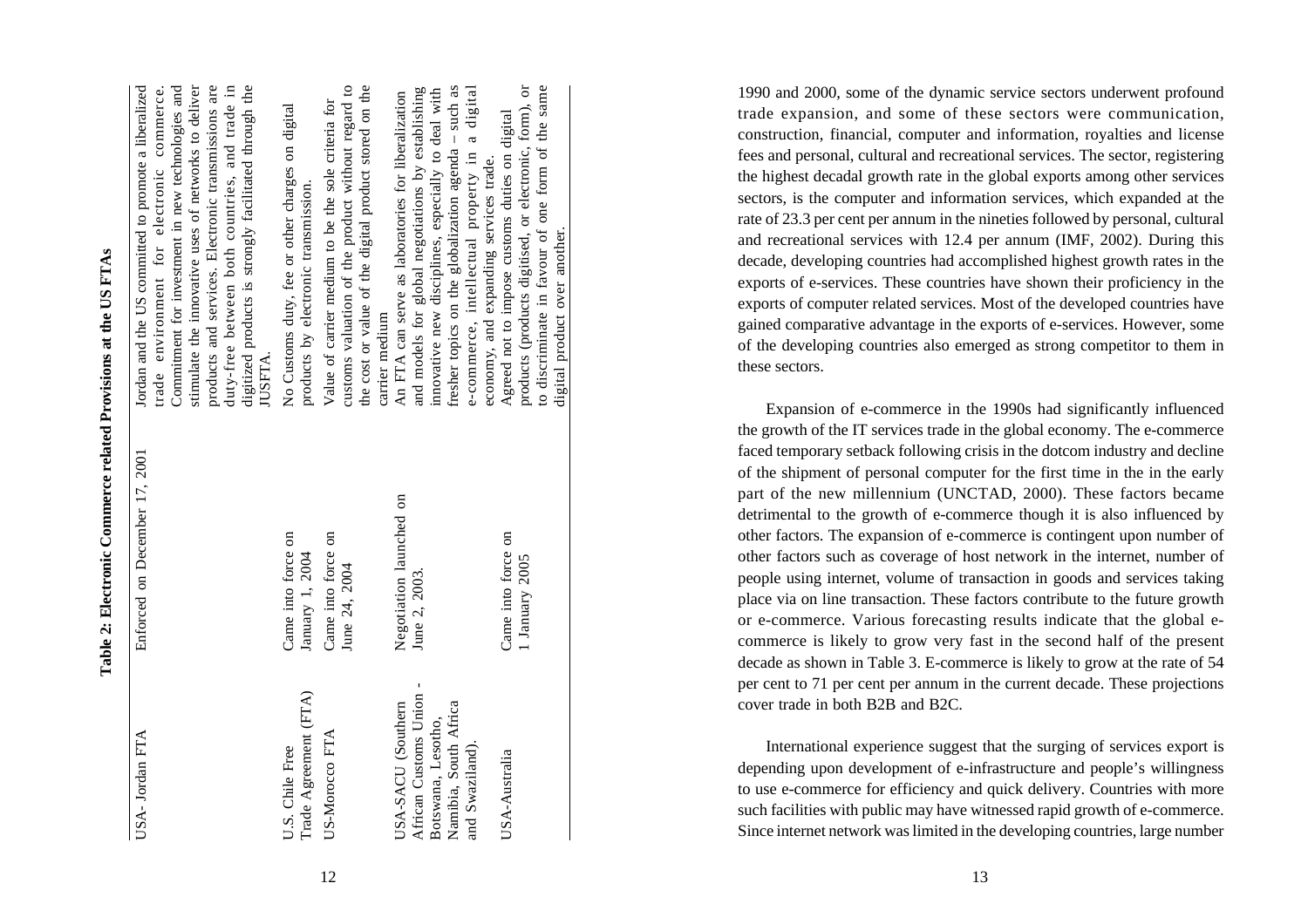| Source                    | 2000 | 2001 | 2002 | 2003 | 2004 | 2005 |       | 2006 CAGR (%) |
|---------------------------|------|------|------|------|------|------|-------|---------------|
| Torrester                 |      |      | 2293 | 3878 | 6201 | 9240 | 12837 | 53.81         |
| $\mathbf{B}^{\mathbf{C}}$ | 355  |      |      |      |      | 4600 |       | 66.93         |
| eMarketr <sup>#</sup>     | 278  | 474  | 823  | 1409 | 2367 |      |       | 70.81         |

[2002]. *Source:* eMaker (2002), Forrester (2001) and IDC (2002).  $_{\rm and}$  $(2001)$ 

*Note:* CAGR for, ‡ B2B only.

of people resort to internet use in industrialized countries since early nineties. As shown in Figure 1, the largest stakeholder in e-commerce in the world is the US, followed by developed Europe and Japan. The size of revenue generation from the e-commerce in developing countries could be very small as compared to opportunities existing in the global economy. The distribution of revenue from this source has been highly concentrated and localized in certain regions.

**Figure 1: Share of World E-Commerce Revenue**



 $\blacksquare$  E-Comm Revenue (B2B & B2C) (in %)

#### *Source:* IDC (2002)

The distribution of e-commerce revenue is mostly concentrated in developed countries and a very small segment of it is in developing countries. It is shown in the figure 1 that the US shares more than 40 per cent of total global revenue from the e-commerce, followed by Western Europe and Japan sharing 24 per cent and 5 per cent respectively of the total in 2000. The rest of the world shares nearly 7.5 per cent of the total e-commerce revenue of the world. This presents the fact that the US and the European Union are the major stakeholders in the global e-commerce. UNCTAD (2002) analysis has revealed that selected countries in the developed world are not only having comparative advantage in production and trade of IT products and services, but also improving their stake over a long period of time. Some of these countries are UK, Australia, Ireland, Latvia, Lithuania,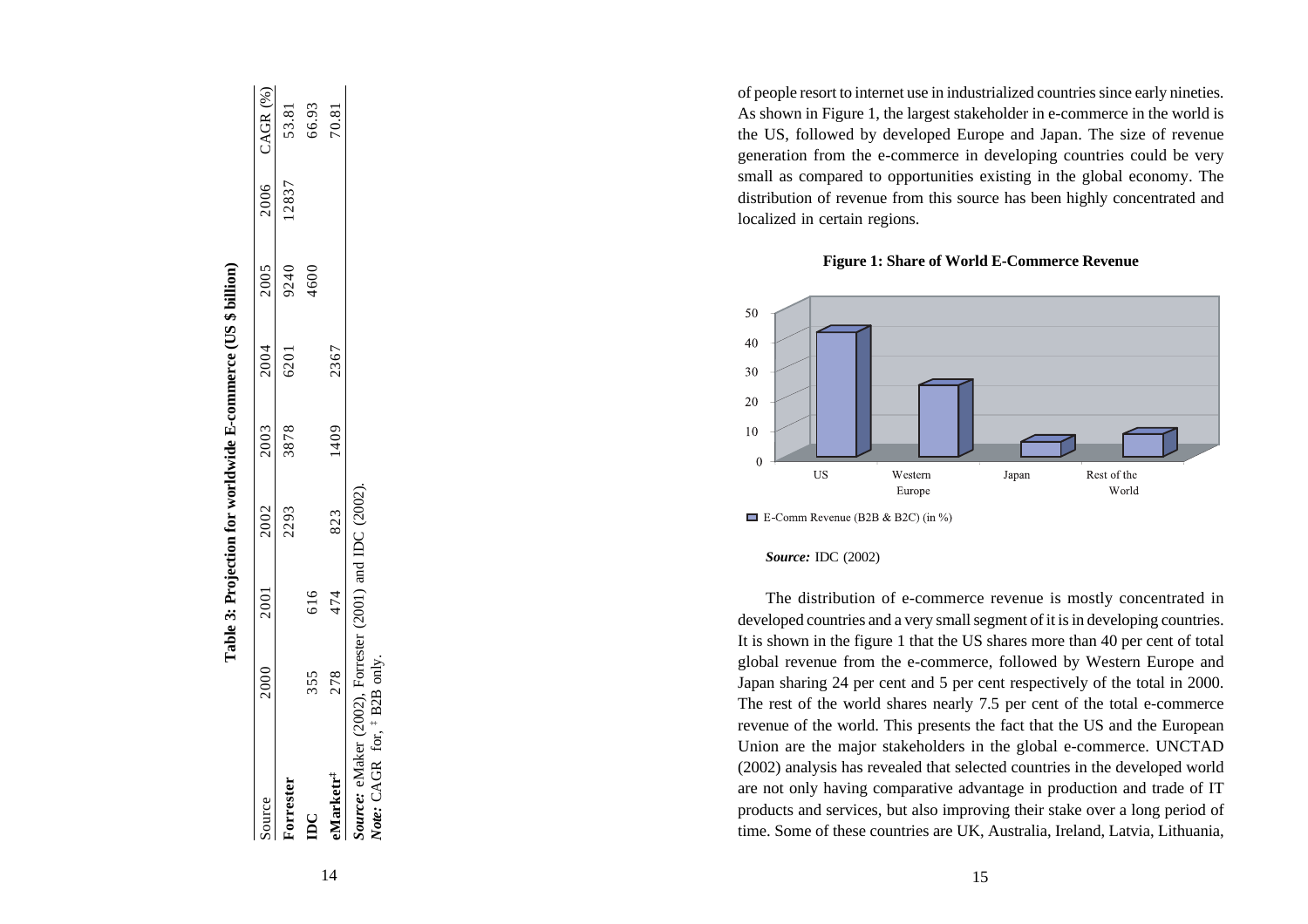New Zealand, Sweden, etc. Several developing countries have also acquired comparative advantage in the exports of IT services and also consolidating their share in the global market. Some of the countries falling in this category are Argentina, Bangladesh, China, Costa Rica, Czech Republic, Egypt, Ethiopia, Moldova, Poland, Romania, Slovakia, and Slovenia,  $etc<sup>31</sup>$ .



#### **Figure 2: Growth of E-commerce in developing countries in 2002**

*Source:* UNCTAD (2002)

The speed of e-commerce in developing countries have picked up despite of their low stake at the global level. According to the UNCTAD (2000) estimate, trade in e-commerce of developing countries is expected to increase from \$104.9 billion in 2002 to \$857.5 billion in 2006. The share of developing countries in global e-commerce trade could be to the extent of 6.7 per cent; and share of developing Asia and Pacific could be to the extent of 77 per cent in the total trade of developing countries in 2006. With the present rate of trade expansion in developing countries, e-commerce is likely to grow at the rate of 65.7 per cent per annum in the present decade. This estimation covers trade in both B2B and B2C with the rest of the world. Rise of e-commerce in most of the regions in the developing world has been very fast. It is shown in Figure 2 that developing countries in Latin America and Africa are showing very high growth in comparison with other developing regions including Asia and transitional economies.

Despite rapid growth registered in developing countries in e-commerce, the gap between developed and developing countries are likely to be profound in the latter half of the present decade. Moreover, the pattern of e-trade of developing countries is significantly different from their counterparts in the developed world.

## **Table 4: Regional Distribution of Global E-commerce and Type of Business in 2006**

 $(in \&\text{billion})$ 

|                        |       |                  |       | $\mathbf{u} \in \mathbb{R}$ |
|------------------------|-------|------------------|-------|-----------------------------|
| Region                 | B2B   | B <sub>2</sub> C | Total | $B2C/B2B$ (%)               |
| North America          | 7127  | 211              | 7338  | 3.0                         |
| Western Europe         | 2320  | 138              | 2458  | 5.9                         |
| Asia/Pacific           | 2460  | 185              | 2645  | 7.5                         |
| Latin America          | 216   | 16               | 232   | 7.4                         |
| Eastern Europe         | 84    | 6                | 90    | 7.1                         |
| Africa and Middle East | 69    | 5                | 74    | 7.2                         |
| World                  | 12275 | 562              | 12837 | 4.6                         |
|                        |       |                  |       |                             |

*Source:* Authors elaboration of estimates from Forrester (2001).

In the global e-commerce, significant trade flows takes place between enterprises (B2B), but transaction between enterprises and consumer (B2C) is low. Forrester (2001) has forecasted that expected turnover of world ecommerce would be \$ 12837 billion in 2006, and the share of B2B trade is expected to be around 95 per cent and the rest of trade is associated with B2C, as shown in Table 4. The pattern of trade in these two streams is important for WTO negotiations. The volume of trade in B2B is relatively much higher in industrialized countries than in developing countries. Within developed countries, share of B2C trade to the total e-commerce of European Union is almost double that of North America in 2006. However developing countries undertake relatively more trade through B2C channel than that of developed countries. While the share of B2C trade to B2B ranges between 3 to 6 per cent in case of developed counties, the similar statistics for developing countries ranges between 7.1 per cent to 7.5 per cent in 2006. Since high concentration of e-commerce is occurring in developed countries, the global average of B2C trade to B2B has been a round 5 per cent<sup>32</sup>.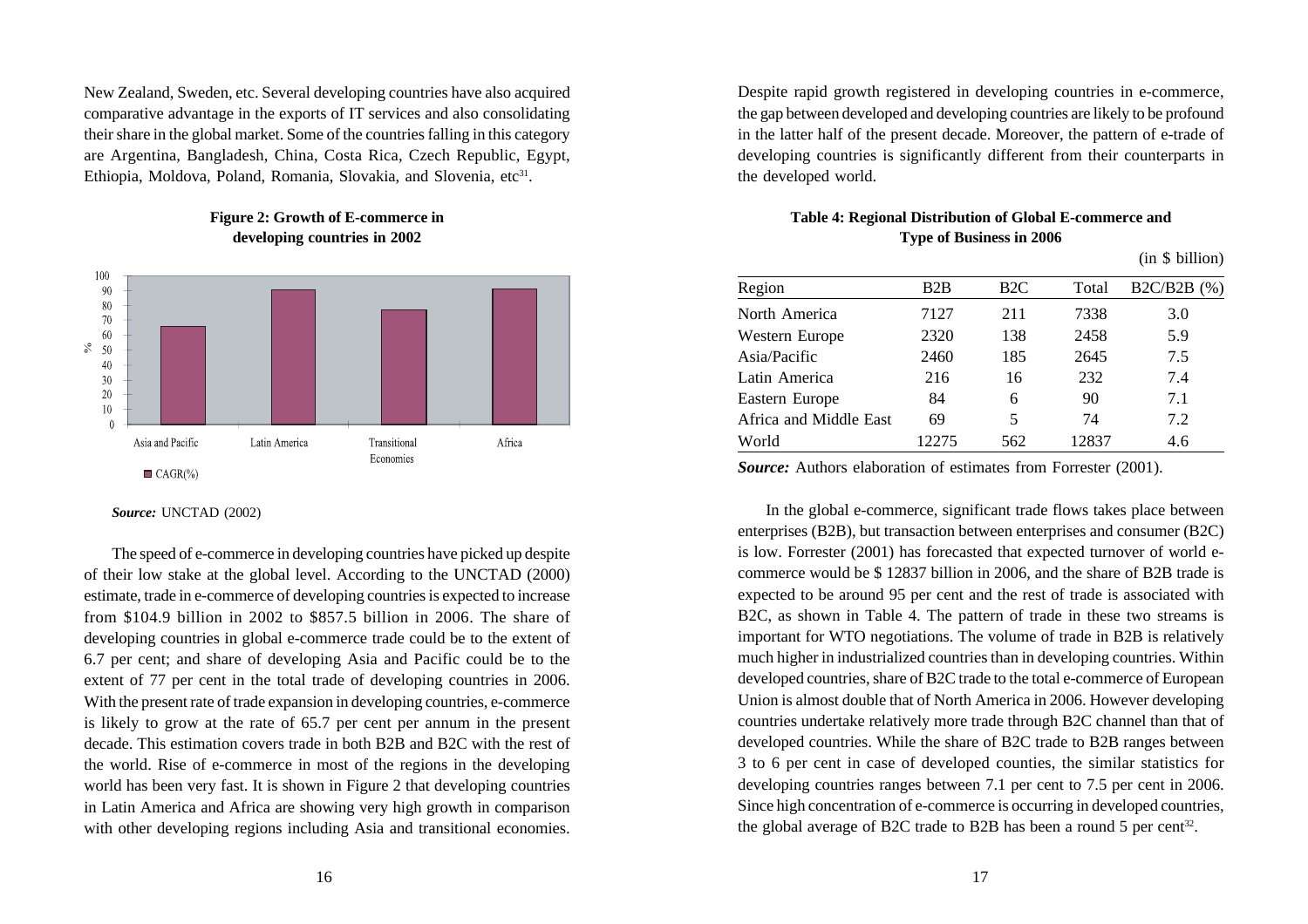Over the years the U.S. business interests related to telecommunications equipment and services, computer and related services, and electronic commerce have multiplied several folds (see Table 5). The U.S. has emerged as one of the major actors in the information and communication technologies (ICT) sector. In the year 2003, the US exported nearly \$125 billion in ICT equipment and services.<sup>33</sup> Liberalized trade in this sector, therefore, is essential for growth of the U.S. economy. The recording industry is no exception.34 In 2005, North America represented less than 40 percent of the \$34 billion global music market. More U.S. recordings are sold and more revenue is earned outside the United States than inside our borders.35 And the U.S. music industry and the other U.S. copyright industries are at the forefront of U.S. export growth. From 1991 to 2002, the yearly growth of exports from U.S. copyright industries outpaced total U.S. exports by an average of six percent.

**Table 5: Estimated Revenues Generated by Foreign Sales/Exports of Selected U.S. Core Copyright Industries (\$ bn. 1991-2005)**

| Industry                                      | Pre Recorded<br>Records.<br>Tapes, etc. | Motion<br>Pictures,<br>TV, Video | Computer<br>Software | Newspaper,<br>Books.<br>Periodicals | Total for<br>Selected<br>Industries |
|-----------------------------------------------|-----------------------------------------|----------------------------------|----------------------|-------------------------------------|-------------------------------------|
| 1991 estimate                                 | 6.15                                    | 7.02                             | 19.65                | 3.36                                | 36.19                               |
| 1996 estimate                                 | 9.83                                    | 11.58                            | 34.81                | 3.96                                | 60.18                               |
| 1999 estimate                                 | 10.27                                   | 13.70                            | 50.65                | 4.15                                | 78.77                               |
| 2000 estimate                                 | 9.76                                    | 14.50                            | 56.88                | 4.21                                | 85.34                               |
| 2001 estimate                                 | 8.91                                    | 14.69                            | 60.74                | 3.93                                | 88.28                               |
| 2002 estimate                                 | 8.47                                    | 17.00                            | 59.97                | 3.82                                | 89.26                               |
| 2003 estimate                                 | 8.42                                    | 19.12                            | 66.82                | 4.47                                | 98.82                               |
| 2004 estimate                                 | 8.47                                    | 19.35                            | 73.66                | 4.74                                | 106.23                              |
| 2005 estimate                                 | 8.26                                    | 18.45                            | 79.10                | 5.00                                | 110.82                              |
| Average Annual<br>% change<br>$(1991 - 2004)$ | 2.50%                                   | 8.11%                            | 10.70%               | 2.68%                               | 8.64%                               |
| Average Annual<br>% change<br>$(1991 - 2005)$ | 2.13%                                   | 7.15%                            | 10.46%               | 2.88%                               | 8.32%                               |

**Source:** Siwek (2006).

The US trade policy at the multilateral, regional and bilateral fora has been to ensure that electronically delivered goods and services receive no less favorable treatment under trade rules and commitments than like products delivered in physical form; and that their classification ensures the most liberal treatment possible. The emphasis has also been on ensuring that governments refrain from enacting trade-related measures that impede ecommerce and that any such regulations are least trade restrictive, nondiscriminatory, transparent, and promote an open market environment, including regulations dealing with content.

As discussed in Section II, issues concerning withdrawal of moratorium on the delivery of e-products and continuation of the practice of imposing zero customs duty on e-commerce, have been complex. While some set of countries argue for the continuation of zero customs tariff on a permanent basis, others argue for imposition of customs tariff at par with 'digitized products' delivered in the electronic form. Since developing countries are (a) marginal players in e-commerce, (b) high dependency on the proceeds of trade and (c) large potential in 'digitizable exports'36 in future, perspective of developing countries may be considered in order to overcome the current impasse in the WTO negotiations. Since India is an important player in the WTO and a leading country in the developing world and also having high stake in global e-commerce, discussion on India may be help in evolving a consensus on the current level of negotiation.

#### **III.2. Trends in India's IT Exports**

#### *III.2.1. Expanding Services Exports*

The computer-related IT service sector is emerging as the most important dynamic sector in global services trade and the sector is becoming important for developing countries as a new source of export earning. So far, the contribution of the sector has been small for developing countries, but the sector is growing steadily in several of these countries, and is becoming an important source of foreign exchange earner for them in the service sector. Since many countries are gradually moving towards 'knowledge economy', development of the computer-related services sector help them in generating high-value added services for exports and also for meeting pressing needs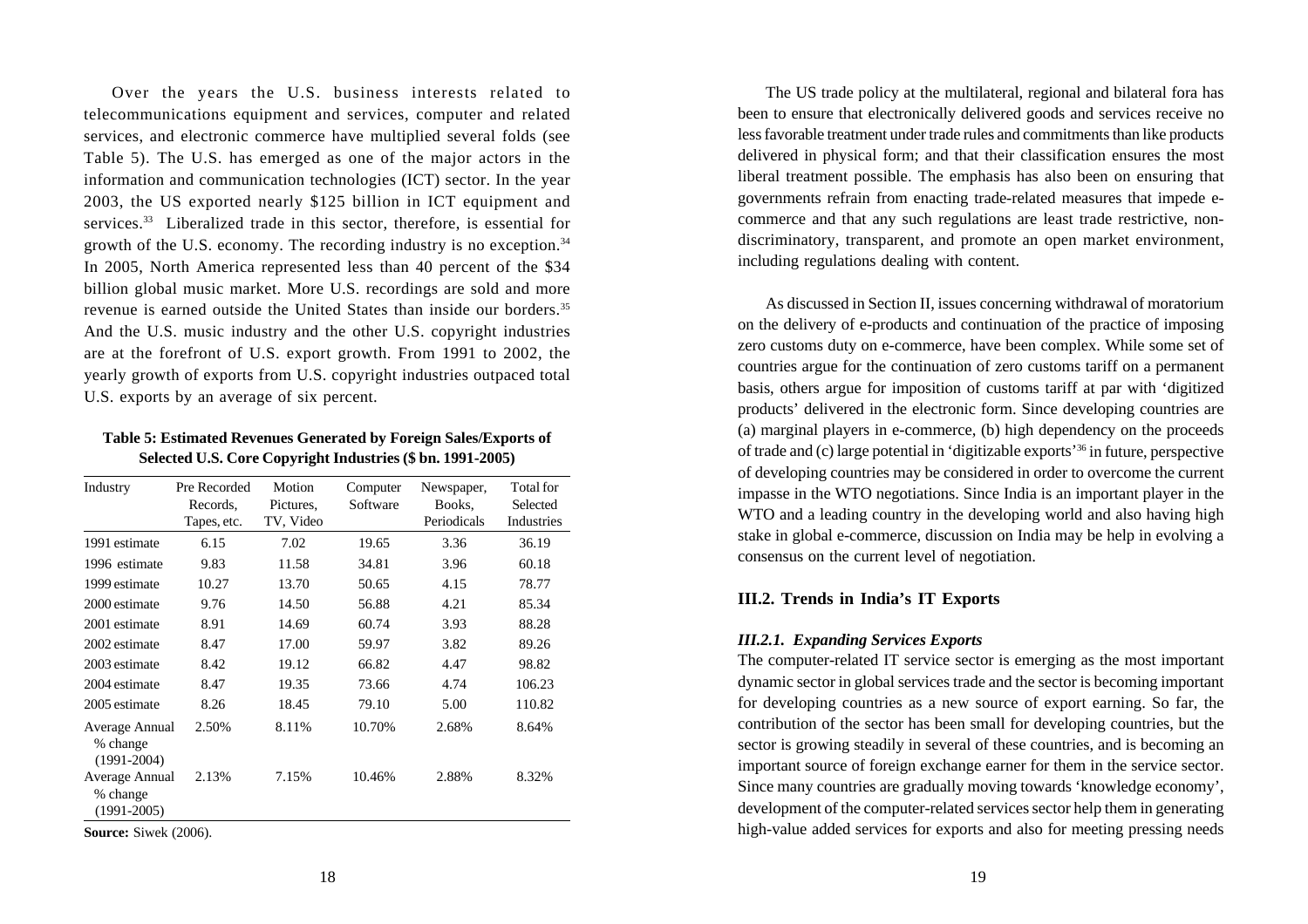of their domestic manufacturing sector. Global IT and IT-enabled services sectors have been growing rapidly during the last decade, and these sectors were under the domain of developed countries. Over the years, the relative comparative advantage of developed countries in specific sectors has been eroding and developing countries are gradually picking up these sectors. In the process of producing and exporting them to developed countries, they themselves are also absorbing them slowly in their domestic economy. India has been one of the successful countries within the developing world in promoting IT services exports to a large extent. Many developing countries in the neighborhood of India have engaged themselves in the exports of computer hardware. Experience of India in the export of IT software may be useful in evolving a model to overcome the present impasse in the WTO Negotiations on e-commerce.

Following India's economic reforms in 1991, there was sea change in the economic policy environment in the country. Switching of policy paradigm from Import substitution industrialization (ISI) strategy to outward oriented strategy had enabled India to emphasize on exports to release pressure on mounting imports. By then India was already a service-driven economy, where services sector contributing nearly half of country's GDP. Though net external sector proceeds from services sector account was positive, the size of the services exports was small. With rapid economic reforms, the services sector received large impetus from two directions. Firstly, there was a structural shift in the growth of various productive services sectors, where fast growth took place in more efficient and value-added sectors such as software, financial, business, business, travel, transport, etc services and this had supported export or services. Secondly, export of service sectors grew rapidly with efficient domestic policy environment and contributed in promoting other domestic sectors to grow as in many industrialized economies. As a result of which export of services sector grew hand in hand with that of the goods sector.

Since the commencement of economic reforms in the Indian economy, the merchandise trade sector has emerged as a resilient sector. A recent study (Mohanty and Arockiasamy, 2007) indicates that the external sector has dynamism to keep the Indian economy on high growth path. At present,

India's export of services is growing faster than that of goods. While India's services export has been growing at the rate of 28 per cent per annum during the period 2000-2005, the merchandise export has increased by 22 per cent annually during the same period. India's total services exports was \$71.6 billion, and it was nearly 73.6 per cent of merchandise export in 2006. In the total exports of the country, services trade shares 38.9 per cent of it in 2006; and the share is likely to grow significantly in future. The absolute gap between services exports and merchandise export is declining very fast in the recent time. In this context, contribution of different subsectors to overall services exports is important.

In the overall services exports, performances of different sectors are diverse in terms of their level of exports and also the rate of growth. The relative export performances of specific services sectors are presented in Figure 3. Export of software services is emerging as the largest sector in India followed by business services, travel services and transport services. Growth rate of software services exports has been higher than the overall growth rate of the services exports. Besides software, export of business



#### **Figure 3: Performance of Services Sectors in India**

*Source:* FICCI (2007)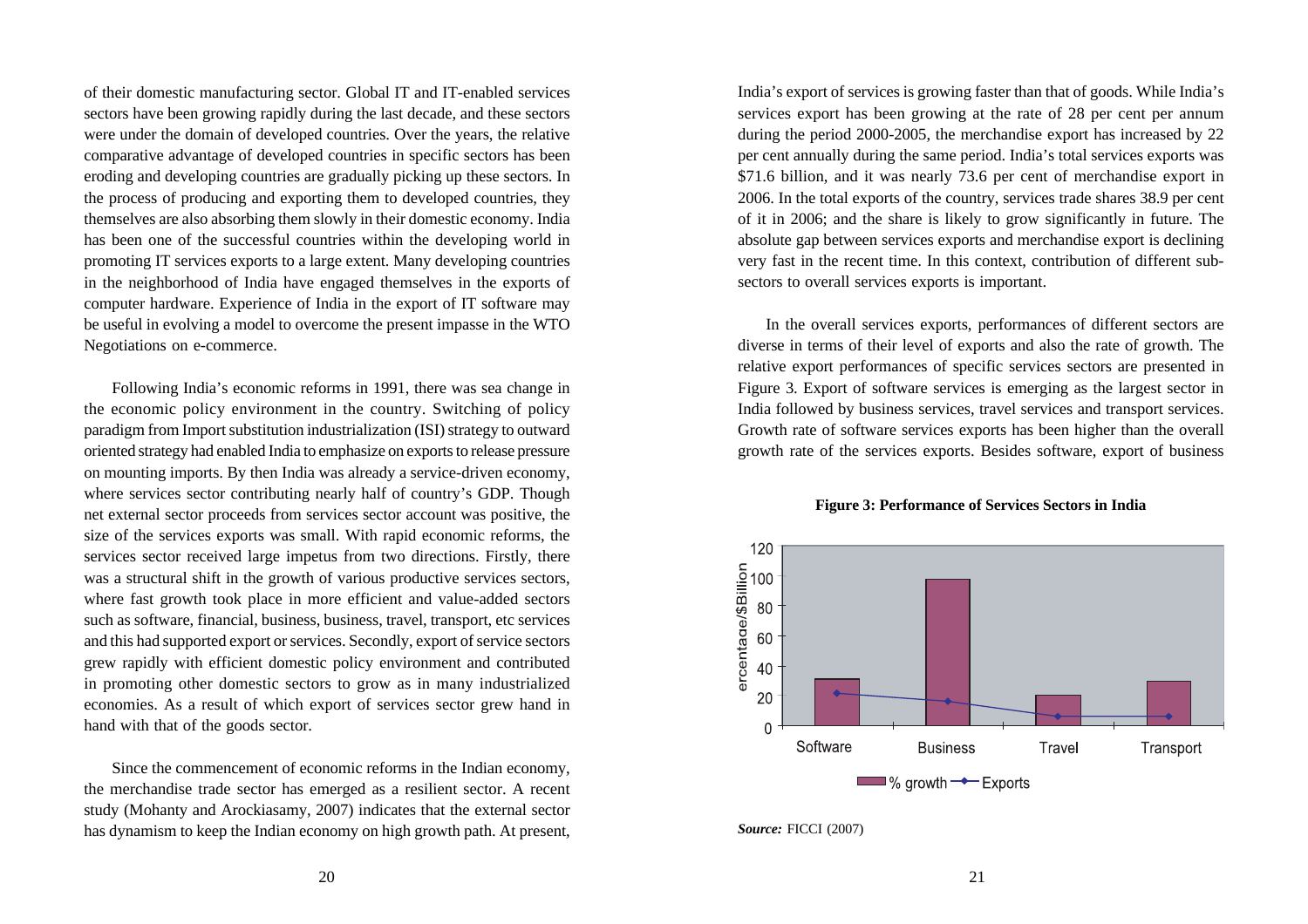services is also emerging important sector in terms of its size and growth performance in recent years.

 FICCI (2007) has presented forecasting for Indian services and merchandise exports in the medium term. The study highlights that India's merchandise exports would lag behind services exports by 2012. The projections for both the sectors are presented in Table 6. The study has assumed that continuation of the present level of growth in services and merchandise exports would take total merchandise exports to \$310.9 billion in 2012. However, total services exports would likely to exceed merchandise exports by \$5.4 billion in the same year. Share of services in country's total exports is likely to be 50.4 per cent in 2010. India's current share in world's services exports is 2.3 per cent, and it is like to touch 6.0 per cent in 2012. The study has observes that strong export growth momentum is noticed in service sectors which are mostly dominated by professional and technology related services. Surging of services export has been vital in narrowing down trade account deficit to a large extent.

#### **Table 6: Projections of India's Exports of Services and Merchandise during 2006-2012(\$ billion)**

| Year | Services | Merchandise | Difference |
|------|----------|-------------|------------|
| 2006 | 71.6     | 112.4       | $-40.8$    |
| 2007 | 91.5     | 132.7       | $-41.2$    |
| 2008 | 116.9    | 156.8       | $-39.9$    |
| 2009 | 149.2    | 185.3       | $-36.1$    |
| 2010 | 190.6    | 218.9       | $-28.3$    |
| 2011 | 243.4    | 258.6       | $-15.2$    |
| 2012 | 310.9    | 305.5       | 5.4        |
|      |          |             |            |

*Source:* FICCI (2007)

India's IT services exports expanded exponentially since the secondgeneration of reforms as shown in Figure 4. The sector's total exports crossed one US\$ billion for the first time in 1997, and the sector continued with the same momentum since then. Between 1997 and 2001, export of the sector grew rapidly, but the pace of growth of the sector reduces to some extent due to mild global recession, particularly low growth rate of the US economy. With the recovery of the global economy in 2003, the IT services exports resumed again. The effect of the mild recession in the global economy was little on the Indian IT sectors. On account of the steady growth of the sector, export of IT services touch the level of \$ 23.7 billion in 2006.

Steady expansion of IT service export is partly due to government's consistent policy on development of IT parks in different locations in the country and developing adequate infrastructure in these locations. In the early phase of the IT sector's development, software firms concentrated outside the software parks. In the total exports of IT services, share of firms in Software Technology Parks of India (STPI) was just 11 per cent in 1994, and it increased to 97 per cent in 2006. During the period of global recession, firms in STPI suffered more in terms of losses of export orders than non-STPI firms.

#### **Figure 4: India's IT Services Exports from IT-Parks and Total**



*Source:* Software Technology Parks of India, Ministry of Information and Technology, GOI

In short, India's policy of development of IT Parks has contributed to surge in the IT services export sector in India. India simultaneously developed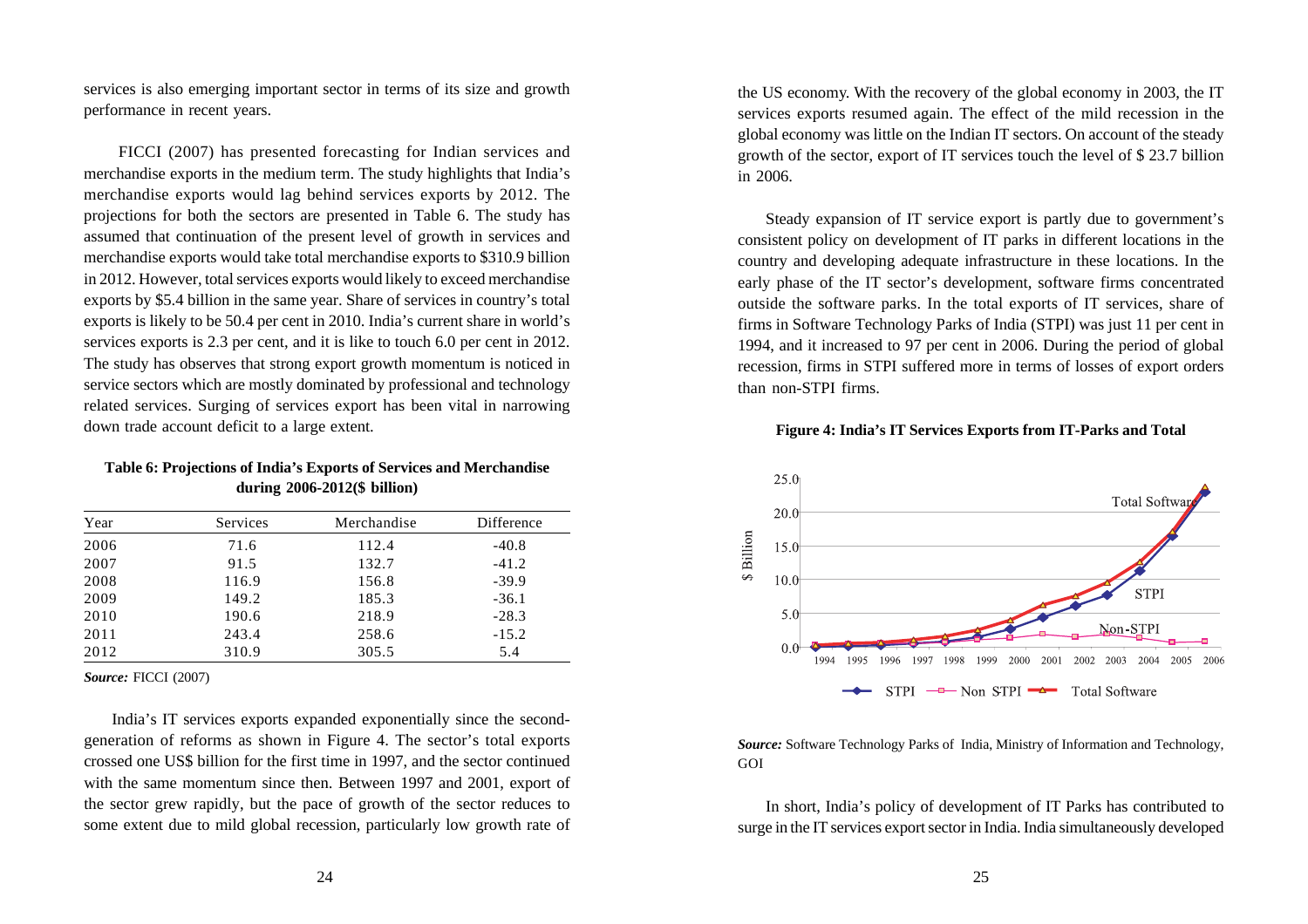software clusters in different parts of the countries. In 2006, India had ten major software clusters in the country. Among all, the largest software cluster is in Bangalore as shown in Figure 5. Bangalore alone shares 36.6 per cent of IT service exports and 35.4 per cent of total IT service exports of the country in 2006. Fast expansion of the IT clusters in India was notices since 2003; it is almost coinciding with the revival of the global economy from recession. Bangalore has emerged as the super IT cluster in India and besides this other top clusters are NOIDA, Chennai and Hyderabad. In the second tier of IT clusters, three clusters are existing such as Pune, Mumbai and Kolkata, where IT services export is more than \$500 million in 2006. Three more small clusters are emerging, namely Bhubaneswar, Thiruvananthapuram and Gandhinagar where export of IT services taking place but at a low scale. The recent policy of Special Economic Zones (SEZs) is likely to boost the process of developing new IT Parks in different parts of the country.





*Source:* Software Technology Parks of India, Ministry of Information and Technology, GOI

## *III.2.2. Growth and Outlook for the IT Services Exports in India*

IT industry in India covers wide range of products including hardware, peripherals, networking, training, domestic and external markets for software and services and ITeS. The total revenue generated from the IT-ITeS source was reported at \$36.3 billion in 2006, registering a growth rate of 27.8 per cent over the previous year as shown in Figure 6. This sector contributed 1.22 percent of India's GDP in 1997-98, and the contribution improved further to 3.82 in 2003-04. The industry expanded at the rate of 28.4 per cent during the period 200-05. The IT industry in India comprises of IT export sector and IT domestic market. In 2000, the IT export sector shared 48.2 per cent of the IT Sector, but it rose to 65.8 per cent of GDP in 2006. The IT exports sector could improve its contribution to GDP because it has been growing at the rate of 35.1 per cent in average during the period 2000-05. In the domestic market, the output of the industry is growing at the rate of 20.1 per cent per annum during the period 2000-05. Towards the middle of the current decade, expansion of the domestic has been very fast.

#### **Figure 6: Performance of the IT Services Export, Domestic Sector and Overall Revenue from the IT Sector**



#### *Source:* NASSCOM (2006)

#### *Outlook for the IT Sector*

With the improvement in the global economic outlook and return of the US economy on high growth path since 2003, it helped Indian IT industry to grow faster in the medium terms as long as the current level of movement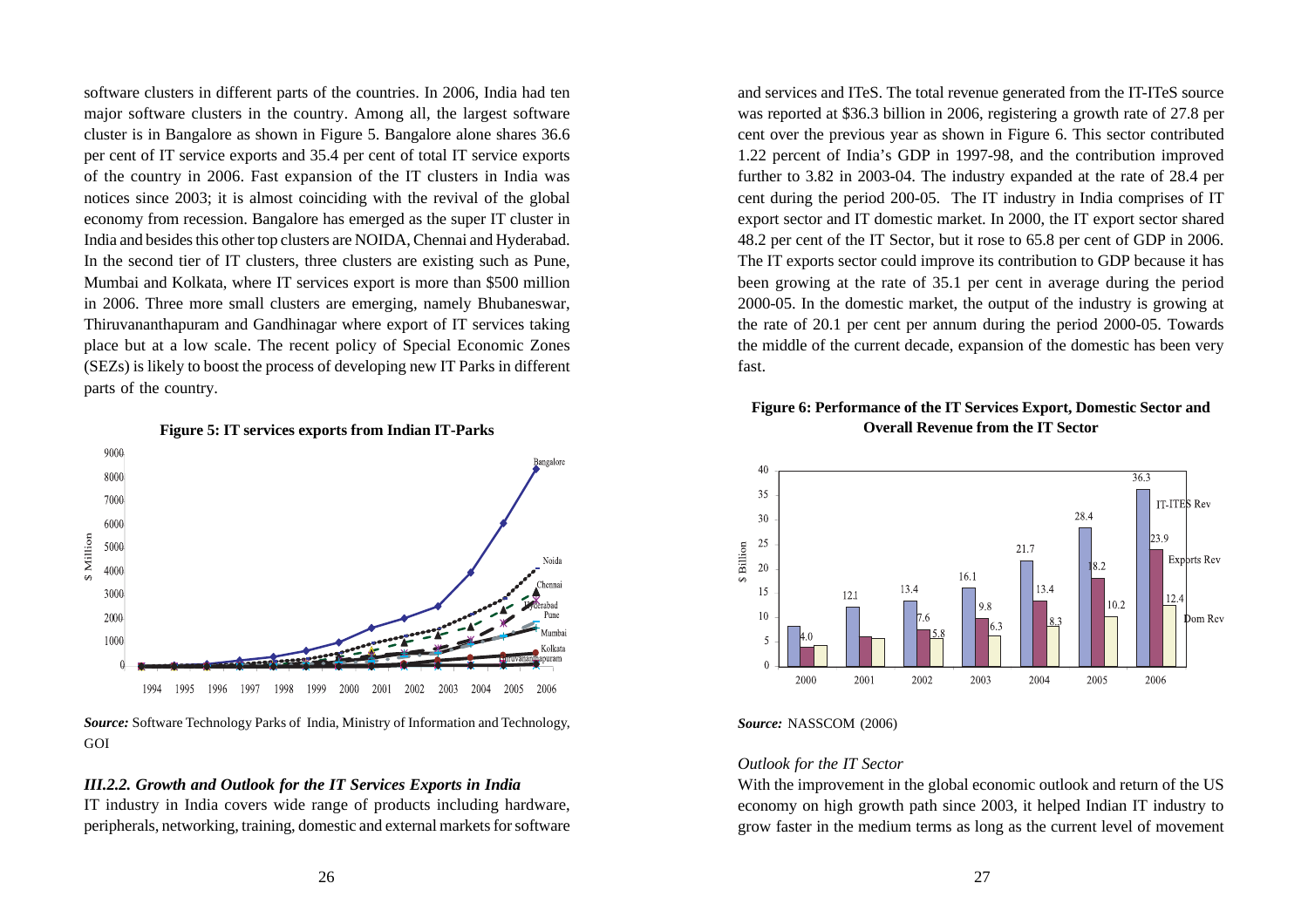persists for over a period of time (Table 7). The total revenue collection of the IT industry covering exports proceeds and collection from the domestic source is likely to be \$ 107 billion in 2012. The result of forecast indicates that domestic demand for IT products is likely to rise in the medium term. Though domestic sector is likely to perform better than export sector, the dominance of the export segment in the IT sector is likely to continue in the medium term because of scale factor. The average growth rate of the IT sector is likely to be robust during the period 2006-12. The outlook for different sectors has been undertaken by the authors with several econometric models and the results are appeared to be robust $37$ .

#### **Table 7: Outlook for the Indian IT services exports: 2007-2012(\$ Billion)**

| Year | IT-ITeS Revenue |      | Exports Revenue Domestic Revenue |
|------|-----------------|------|----------------------------------|
| 2007 | 44.9            | 29.3 | 15.6                             |
| 2008 | 55.0            | 35.8 | 19.2                             |
| 2009 | 66.2            | 42.9 | 23.3                             |
| 2010 | 78.7            | 50.7 | 28.0                             |
| 2011 | 92.4            | 59.2 | 33.3                             |
| 2012 | 107.4           | 68.4 | 39.0                             |

*Note:* Estimations are based on authors forecasting and Economy Page, Hindustan Times (April 2007)

#### *Indian Software Exports*

Software and ITeS-BPO continue to be dominant factors in the overall growth performance of the Indian IT industry. The sizes of engineering R & D and hardware are relatively much smaller than the other two components of the IT sector. It is shown in Figure 7 that the growth path of the IT services as showing reflection of the global volatility on the Indian IT sector. The total exports of IT services rose from the level of \$ 2.6 billion in 2000 to \$13.2 billion in 2006, registering an annual growth of 32 per cent per annum during the period 2000-06. ITeS-BPO is also another emerging factor in the Indian software industry, affected marginally by the global recession, but the sector is recently affected adversely on account of rupee appreciation in April 2007. The sector has maintained an average growth rate of 48.8 per cent per annum

during the period 2000-06. During this period, the BPO sector has consistently improved its contribution from nearly 15 per cent in 2000 to 26.4 per cent in 2006 in IT services exports, thus registering an average share of 21.4 per cent per annum during the period 2000-06. The hardware services export from India has been very poor as compared to other neighbouring counties. The growth in the hardware services exports has been marginal in the new millennium.

> **Figure 7: Disaggregated Performance of the Indian IT Services Export**



#### *Source:* NASSCOM (2006).

#### *Outlook for Indian Software Exports*

The outlook for the IT services and ITeS-BPO has been strong in the medium term (see Table 8). Both the components of software exports (i.e. IT services and ITeS-BPO) are showing the symptoms of improving their shares in the medium term. During the period 2007-12, exports of IT services are expected to grow at the rate of 20.4 per cent per annum. The ITeS-BPO sector is also likely to expand at the rate of 22.3 per cent per annum. The total export of engineering R&D services is likely to increase from \$3.2 billion in 2007 to \$4.8 billion in 2012 with an average growth rate of 9.6 per cent per annum. Similarly export of services in hardware is expected to rise slowly during the same period.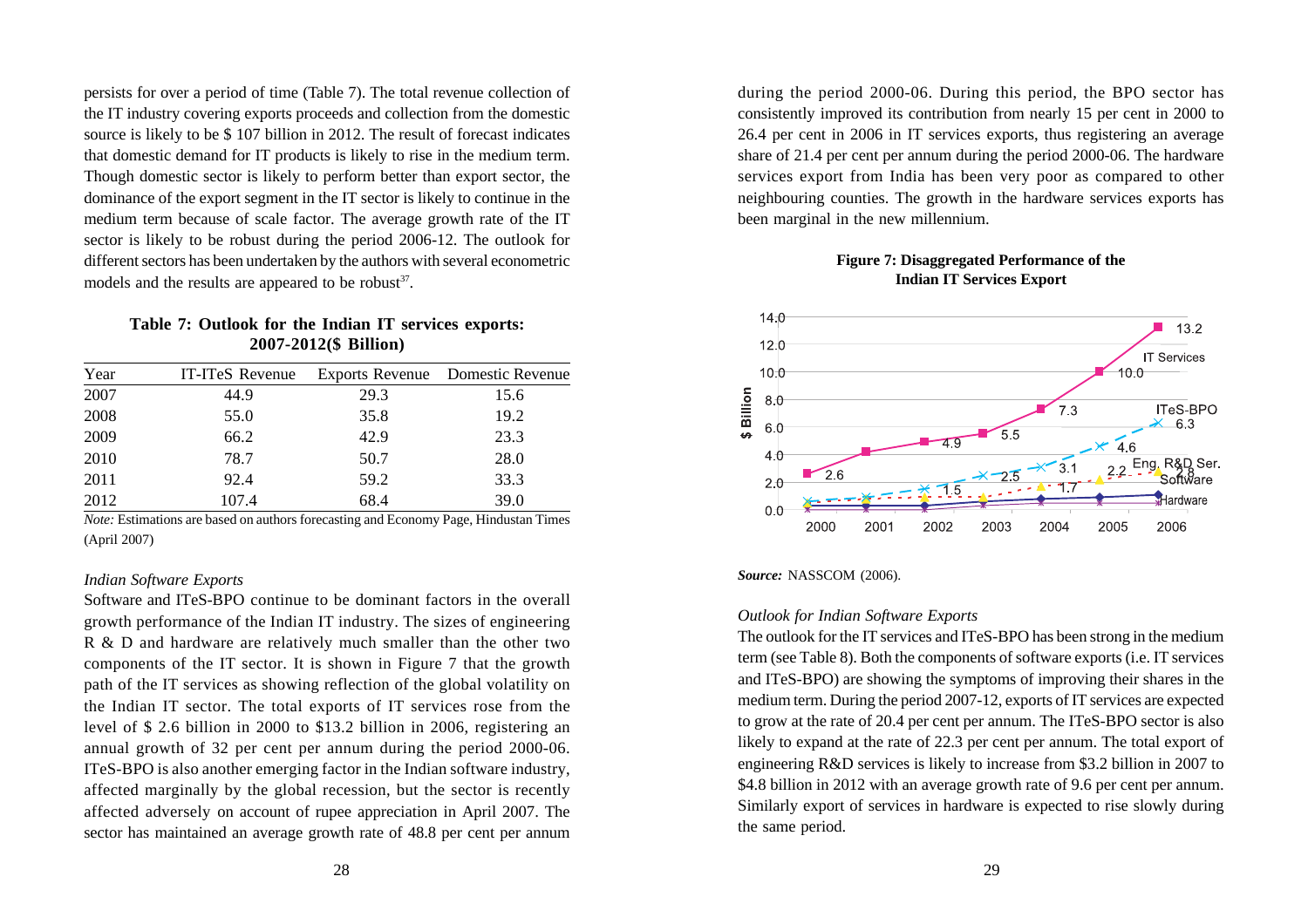| Year | Software | IT Services | Eng. R&D | ITeS-BPO | Hardware |
|------|----------|-------------|----------|----------|----------|
|      |          |             | Ser.     |          |          |
| 2007 | 1.2      | 16.3        | 3.2      | 8.0      | 0.6      |
| 2008 | 1.3      | 20.1        | 3.6      | 10.1     | 0.6      |
| 2009 | 1.4      | 24.4        | 4.0      | 12.5     | 0.7      |
| 2010 | 1.5      | 29.2        | 4.3      | 15.0     | 0.7      |
| 2011 | 1.5      | 34.5        | 4.6      | 17.9     | 0.7      |
| 2012 | 1.6      | 40.2        | 4.8      | 21.0     | 0.8      |

#### **Table 8: Outlook for Indian IT Services Exports: By sub-sectors(\$ Billion)**

*Note:* Estimations are based on authors forecasting and Economy Page, Hindustan Times (April 2007)

#### *Domestic Market in Software and IT Services*

The size of domestic software market is growing, but is becoming less faster than the export segment of the industry. In this segment, services associated with the hardware is making steady rise, particularly in the phase of steady recovery of the global economy. This domestic services segment.shares about 51.6 per cent of the domestic market in 2006. In the

#### **Figure 8: Disaggregated Performance of the Indian IT Services Sector in the Domestic Economy**



*Source:* NASSCOM (2006).

post-2002 period, demand for such services picked up very fast, but the sustainability of the growth momentum needs to be observed. IT service is important in the domestic sector, possibly next important factor to hardware services. The sector expanded steadily from \$ 1.5 billion in 2000 to \$4.3 billion in 2006 with varying speed at different points of time. During this period the market share of the sector remained volatile and unchanged in the domestic market segment. Both these sectors (i.e. hardware services and IT services) share nearly more than 85 per cent of the total domestic market. The role of ITeS-BPO was marginal in the domestic sector. It was virtually non-existent in 2000, but started expanding steadily until 2006. On the other hand, the market for the IT software was present before 2000 in the domestic market in a stagnated manner, and the size of the sector became similar to that of domestic ITeS-BPO sector in 2006.

#### *Outlook for Domestic IT Sector*

Service in the hardware is the most dominant activity in the domestic IT sector in 2006. Total revenue generated from the sector was \$ 6.4 billion in 2006 and it is likely to reach \$21.7 billion by 2012 by maintaining an average growth rate of 28.4% during 2007-2012 (as shown in Table 8). With the strong undercurrent, the sector is likely to share more than half of the domestic IT sector by 2012. IT services sector is the second most important IT services sector of the economy. It is forecasted that the revenue generated from the IT services sector to be doubled between 2000 and 2012, and the sector is expected to grow less rapidly than most of the

#### **Table 9: Outlook for Indian IT Services in the Domestic Sector: By sub-sectors(\$ Billion)**

| Year | Software | <b>IT</b> Services | ITeS-BPO | Hardware |
|------|----------|--------------------|----------|----------|
| 2007 | 1.2      | 5.0                | 1.2      | 8.2      |
| 2008 | 1.5      | 5.9                | 1.6      | 10.2     |
| 2009 | 1.8      | 6.8                | 2.1      | 12.6     |
| 2010 | 2.3      | 7.8                | 2.6      | 15.3     |
| 2011 | 2.7      | 9.0                | 3.2      | 18.4     |
| 2012 | 3.3      | 10.2               | 3.9      | 21.7     |

*Note:* Estimations are based on authors forecasting and Economy Page, Hindustan Times (April 2007)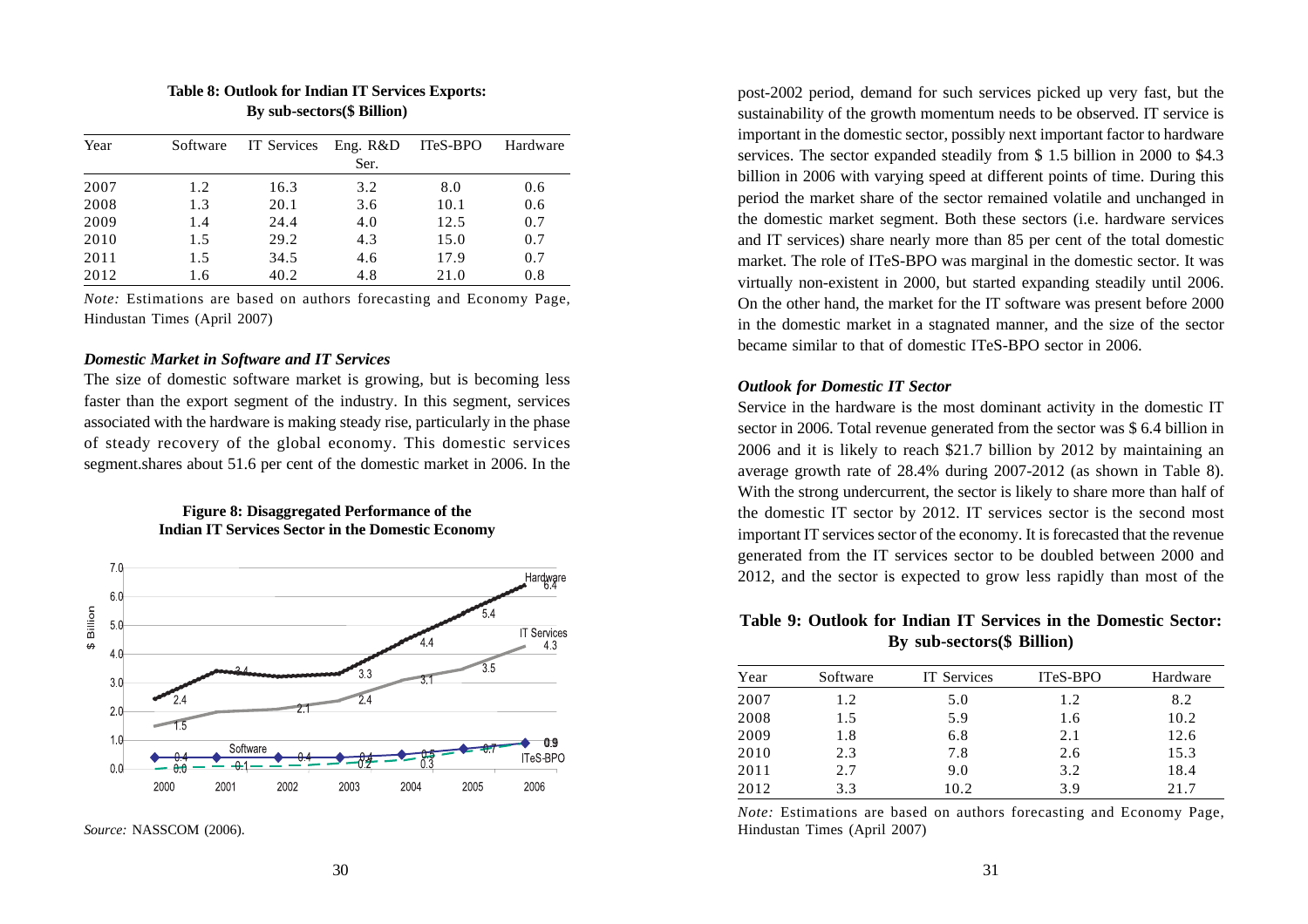sectors in the domestic IT services sector. At present, the sizes of IT software and ITeS-BPO sectors are at the similar level but the latter is expected to grow more rapidly than the former.

The above discussion on the present performance of the Indian software sectors presents an overview of the interaction of the IT sector with the Indian as well as with the global economy. The following observations may be made from the earlier discussion:

- The largest share in the revenue generated from e-commerce has been by the US and the EU
- Developed countries have shown their core competence in the IT sector, and their share in the global market is rising in several IT segments
- Some developing countries have acquired comparative advantage in the IT sector and many of them have improve their stake in the global market
- $\bullet$  E-commerce is rapidly picking up in developing countries, but the gap between developed and developing countries is very significant at the current position.
- The services export is growing at a faster pace than the merchandise exports in India. If the present condition persists, the volume of the services exports would exceed that of merchandise exports by 2012.
- Export of the IT services has been the strongest arm of the Indian IT sector, but expansion of the domestic sector for consumption of IT services is a major development in the country. It would eventually help India to move towards a 'new age knowledge economy'.
- The success in the IT exports of services has been due to IT services and ITeS-BPO services in India.
- Domestic IT services sector is primarily growing because of dynamism in the domestic hardware and IT services
- The medium term outlook has been robust for these IT services in India.

## **III.3 Implications of withdrawal of moratorium on Software firms in India**

On the issue of moratorium on the customs duty on the electronically delivery system, there has been intensive debate in India. From the prolonged discussion on the issues, one can broadly identify two streams of arguments on e-commerce. It is argue by one dominant group that the e-commerce generates large forward and backward linkages in the economy, and therefore EDS should be exempted from any customs tariff. The other dominant group argues that some form of customs duty should be imposed on EDS after the withdrawal of the moratorium for various reasons including the spirit of Doha Development Agenda of being development friendly resource mobalisation etc. In case moratorium is replaced by some certain ceiling customs duty, there is apprehension that IT firms may loss interest because of erosion of their profit margin.

In this paper we have empirically analysed both the lines of arguments. In the preceding discussion, we have shown that India has benefited in several ways because of surge of the IT sector in India.

In the line of other consideration, we would like to examine the implications of some positive tariff on the profitability of IT firms for making fair treatment to different modes of delivery, allowing the nature of deliverable product unaltered.

For this purpose we have chosen 426 listed companies from the IT sector as shown in Figure 9. These companies fall under the group of large and SMEs. These companies are chosen from IT services, ITeS-BPO, engineering and R & D services and software products. We have estimated rate of profits<sup>38</sup> of the firms in each group using firm weights. We have taken data for fifteen years (i.e. 1992-93/2006-07), particularly after the commencement of economic reforms in India.

The group-wise results based in firm level data are shown in Table 9. The results show that average rate of profits in many software groups are consistently high such as software products and ITeS-BPO, and relatively less in IT services and R&D engineering services. The profit level varies significantly from one year to another. In the new millennium, the performances of the IT sector in selected groups are significantly improved then the earlier period.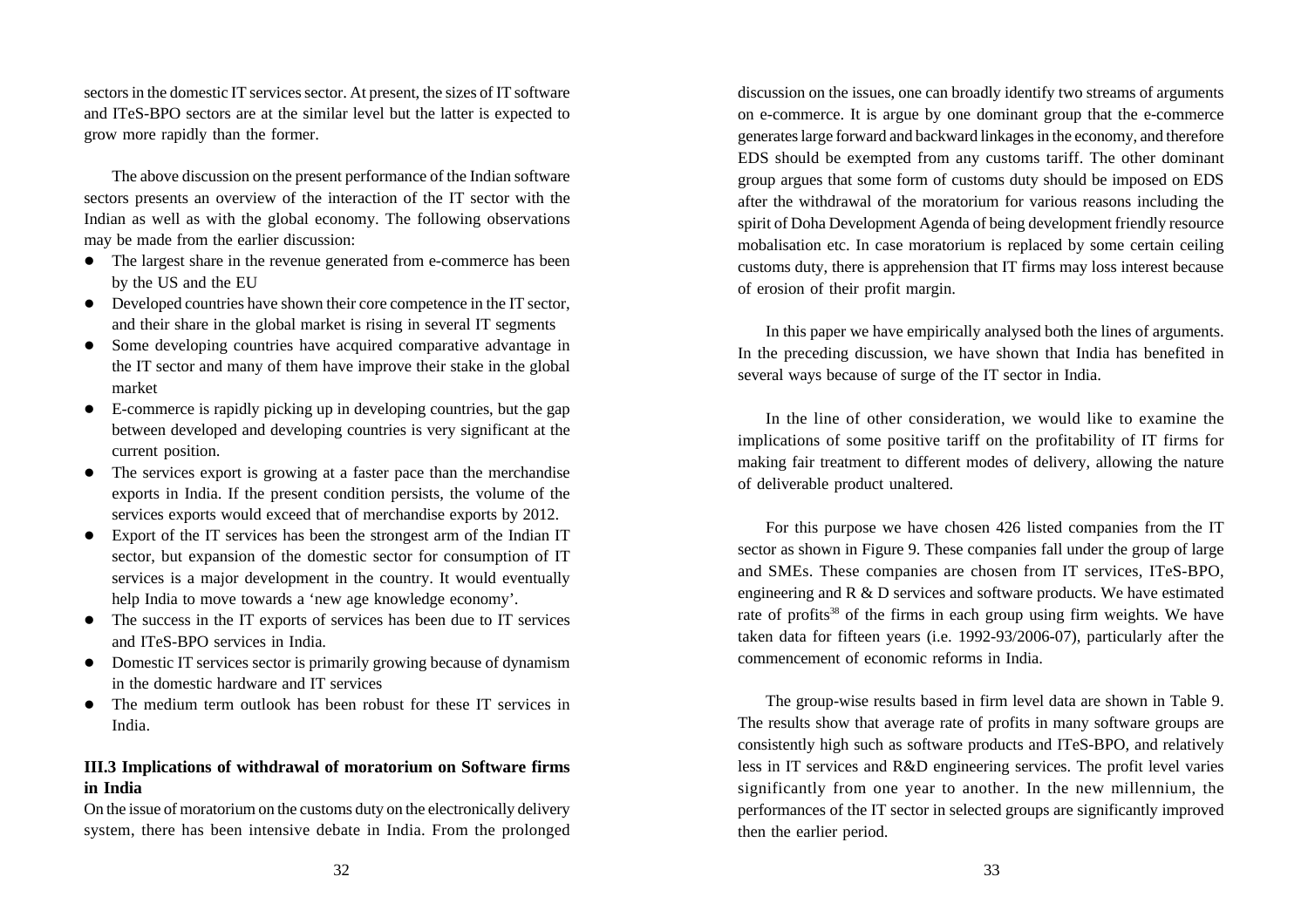

#### **Figure 9: Composition of Indian Software Firms in the Empirical Analysis**

*Source:* Based authors classification of IT sector using NASSCOM and CMIE

#### **Table 10: Average Rate of Profit of India's Software firms in Broad Categories: 1991-2006 (%)**

| Year    | Software | <b>ITES-BPO</b> | IT Services | Engineering |
|---------|----------|-----------------|-------------|-------------|
|         | Products |                 |             | and R&D     |
|         |          |                 |             | Services    |
| 1992-03 | 7.4      | 20.3            | 3.5         | .           |
| 1993-04 | 10.5     | 21.9            | 3.6         | .           |
| 1994-05 | 11.3     | 26.4            | 6.6         | .           |
| 1995-06 | 11.9     | 16.3            | 18.2        | .           |
| 1996-07 | 11.1     | 6.4             | 2.1         | .           |
| 1997-08 | 11.8     | 2.5             | 2.2         | .           |
| 1998-09 | 14.7     | 1.9             | 5.9         | .           |
| 1999-00 | 19.6     | 12.0            | 10.3        | .           |
| 2000-01 | 25.7     | 10.8            | 13.4        | .           |
| 2001-02 | 22.8     | 10.2            | 4.8         | 2.4         |
| 2002-03 | 19.7     | 17.8            | 4.5         | 1.2         |
| 2003-04 | 19.4     | 21.4            | 5.1         | 2.4         |
| 2004-05 | 20.6     | 17.4            | 7.4         | 4.1         |
| 2005-06 | 21.5     | 34.0            | 6.6         | .           |
| 2006-07 | 21.8     | 18.4            | 5.2         | $\ddotsc$   |

**Source**: Prowess Database of the CMIE, Mumbai, India. **Note:** Estimates are based on calculation of authors

These results suggest that imposition of nominal customs on IT firms or selected IT firms dealing with specific products may not affect their profitability position. Since customs duty is a form of indirect tax, and the financial burden of it eventually transferred to consumers. What could be the ideal level of tariff bindings, may be left to open discussion.

#### **Challenges in Valuation of Software: Typical Case Examples**

The embedding of information is becoming a commonplace for virtually every manufactured product from smart microwave ovens to internetconnected automobiles and toys. In this sense all manufactured products are becoming carrier media for digitalized information. However, at the Council for Trade in Goods, while discussing this, it was thought to be a traditional issue pertaining to treatment of a physical good, and not of electronic transmission of digitalized data. In practical terms the problem has multiplied several folds.

In India, from 1997 onwards, software is exempted from payment of duty. Initially the exemption was covered only for computer software, but later the scope subsequently expanded to cover other forms of software. Consequent upon India having signed the Information Technology Agreement (ITA), it is obligatory for India to exempt several IT Products from Customs duty. After ITA, valuation problems in respect of software related to these products has become easier. However, valuation of software meant for equipment is not covered by ITA and hence there is need for valuation of software imported as a part of telecom equipment. Moreover, the scope of software has been expanding over the period of time.

During a detailed work programme at RIS on Implementation of Agreement of Customs Valuation in India, we had compiled specific cases, from the Directorate of Customs Valuation, on how exemption on transfer of software through embedded goods may lead to huge revenue losses to developing countries. Names of companies are not given here.

#### **CASE STUDY No. 1**

 Some of the importers declare inflated price of software when imported along with equipment because the software is exempted from payment of duty but the hardware is chargeable to duty. One of the importers imported Dense Wavelength Multiplexing Equipment along with Application Software. The importer declared ratio of hardware to software value as - 32:68. Investigation based on specific intelligence revealed that the actual price of software was only 0.4 % as against 68 % declared.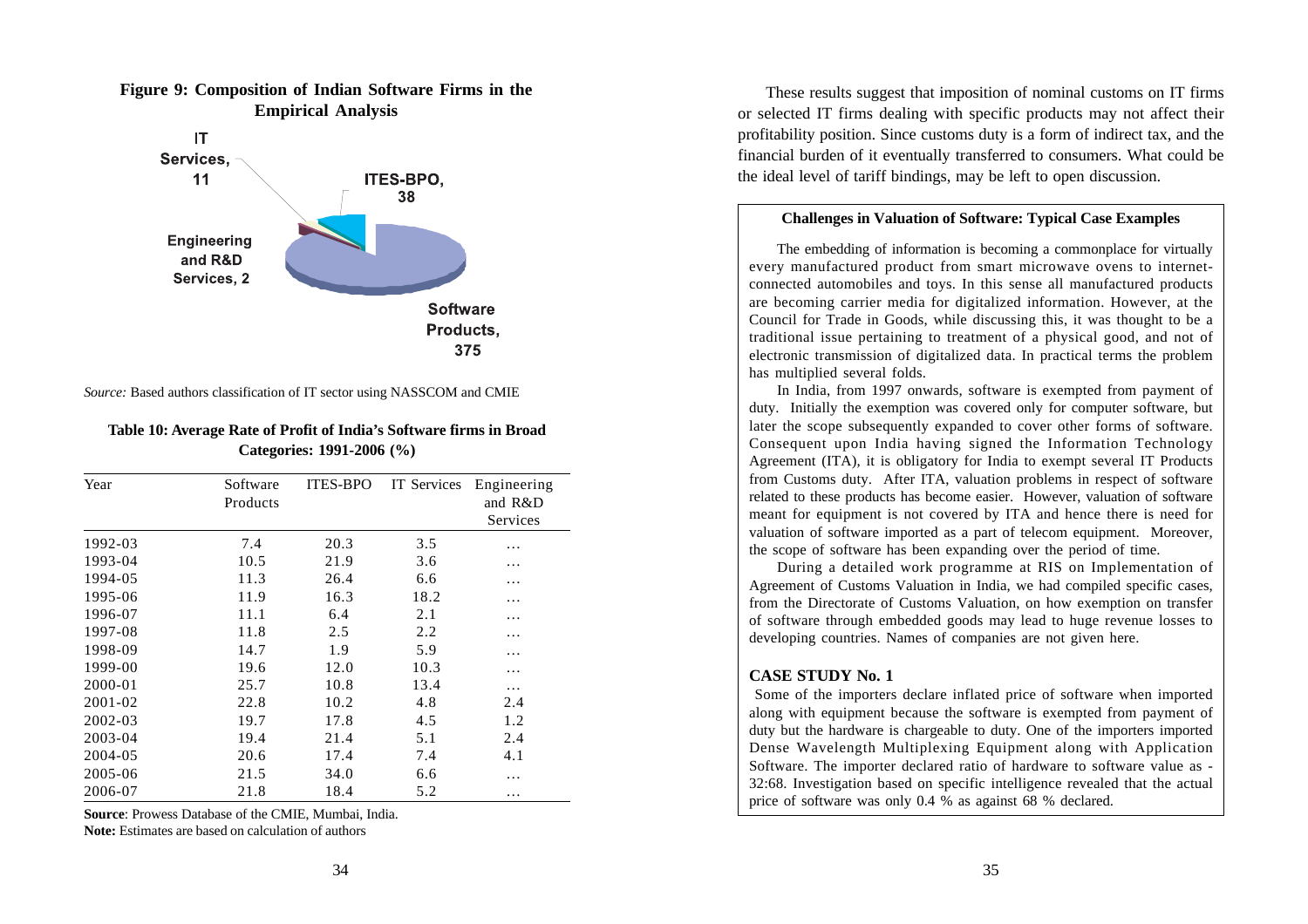#### **CASE STUDY No. 2**

One importer imported separate consignment of CDs said to contain IT software meant for splicing machines previously imported. The investigation revealed that the machines imported earlier were preloaded with required software. The instant consignment of imported CDs was dummy Software to artificially split value of machines. The value declared was four times that of splicing machines.

#### **CASE STUDY No. 3**

One importer imported telecommunication equipment (BTS, BSC, MSC). A part of invoice value (one-third) was declared as IT software. The equipment was pre-loaded with required software. But on examination it was found that no separate software was there in other media. This case was detected on the basis of specific intelligence.

#### **CASE STUDY No. 4**

One importer imported a machine containing hard disk preloaded with software. No separate software was supplied in CD or any other media. The importer has made duty free claim for the whole machine as recorded media under heading 85.24. They claimed for abatement (exclusion) of value of software when assessed as machine on the basis of Note 6 to Chapter 85.

## **IV. By way of Conclusion**

The fast expansion in ICT technology frontier, across countries has multiplied the options for international trade and transactions. The rapid growth in electronic commerce has given a fillip to multidimensional activities in innovative businesses, markets and trading communities - creating new functions and new revenue streams. The fact that the relative strengths of various countries have grown over the years making software development programme more a collective effort involving, at times, many countries, the pre-requisite for which is that trade should be facilitated for the benefit of countries as both producers and consumers.

The WTO work programme on electronic commerce in this context needs to reflect on the right of the members to regulate and to implement development policies along with their ability to eliminate all barriers to etrade. There are specific systemic concerns also on the extension of the moratorium. It has come up clearly that the developing countries need to

articulate their positions in a more effective manner and with full pragmatism. Following policy recommendations emanates from the all year discussion:

#### *Revenue: Applying Principal of Less than Full Reciprocity*

This has also brought in sharp focus on the interlinkages between trade and tax regimes, especially for the developing countries, which have major revenue earnings through customs and trade transactions. Though continued international moratorium on the imposition of customs duties on electronically transferred software is being viewed with reservation by several developing countries, however, the policy makers in these countries need to act with lot of caution.

As in NAMA and other spheres of WTO negotiations, the principal of less than full reciprocity is applied in context of developing countries. In light of emerging concerns about the extension of moratorium on EDS, the WTO members may consider to advance the same principal to electronic commerce as well. In this, the developed countries would continue to impose no customs duty while an upper limit in tariff band may be negotiated among the developing countries. By doing so developing countries may not ask for revenue compensation for zero customs duty as often suggested by the delegations from the developing countries at WTO.

#### *Trade Facilitation*

The technological context is changing very fast. The policy makers need to ensure that apart from focusing on resource generation they also need to exhibit commitment on trade facilitation in EDS. As discussed, the customs valuation department in India has major challenge in coping up with the customs valuation of embedded software goods most of which are emanating from fast changing technological context. The extension of duty exemption regime to such goods would affect resource mobalisation for a developing country like India and allowing would open floodgates for 'me-toos.' In such a situation, pragmatism from policy makers and exhibition of social responsibility by the private sector are most desired elements of public policy for an effective response. The policy makers have to balance the national interests, in a situation of jurisdictional overlap, against dynamic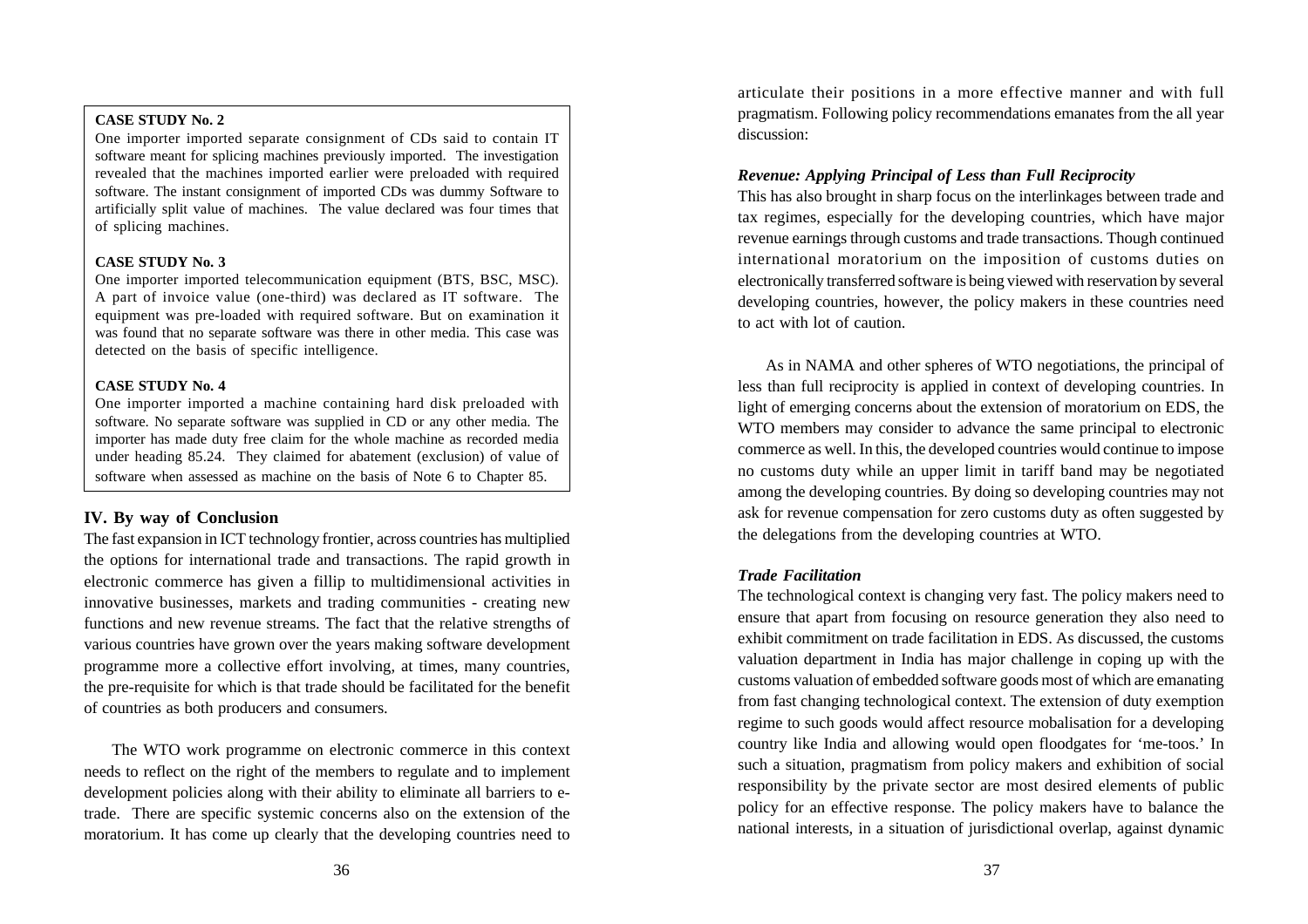cross-border technological advancements and national commitments for trade facilitation.

#### *Private Sector Participation*

In case of the private sector, it is needed to encourage them to promote a culture of voluntary compliance. The private sector along with other stakeholders may also help in the realignment of resources including arranging of appropriate equipment to continue and improve reform process so that their firms and the industry as a whole remains at par with the new technologies being adopted by the customs department. The role of private sector is particularly important in this regard. This help would be most important in terms of minimizing revenue loss in the import process and in continuing the dialogue with all stakeholders to identify specific areas where the private sector can support capacity building. Another means to promote ownership of reform that the policy makers may introduce is to have identified sectoral profiles of industrial groupings which could help in potentially finding of common solutions to shared problems through exchange of experiences.

#### *Special and Differential Treatment*

 It is often emphasised that there is a need to enhance participation of developing countries in electronic commerce; however, limited access to encryption technology emerges as a major impediment for the developing countries. Apart from this other limitation related to physical infrastructure like computers and other types of hardware, software programmes and telecommunication services are other areas of concern for policy makers in the developing countries. The Doha Development Agenda, at the outset, pronounces a commitment for insuring that developing countries and LDCs participate in the world trading system and necessary steps are taken for this, which may include adequate technical assistance and special and differential treatment in their commitments. There is also a need to open up the areas of interest for developing countries for export of their services and allow market access in developed countries.

Some important initiatives have been made to overcome these limitations such as the project 'Electronic Commerce for Developing Countries (EC-DC), launched by the International Telecommunication Union (ITU).39 However, their scope and impact has been limited and more efforts are needed to address issues such as wider participation of countries and effective extension of related services.

## *Clarifying Technological Neutrality*

As is clear from the cases mentioned in the Indian experience at directorate of valuation, there is an urgent need to clarify issues related to technological neutrality. The fact that even embedded goods are being extended similar exemption on software as is given to the ones electronically transferred. This also has to be clarified in light of various options within electronic transfer. At the GATS, it is therefore, urgently required to define and elaborate upon various electronic means of transfer and whether their physical form would also attract similar exemptions.

## *Making GATS Framework more Responsive*

As discussed earlier, GATS framework has to become more responsive to the emerging needs of new technology regimes. The rapid convergence, due to technological advancement in ICT and telecommunication are to be addressed in more pragmatic manner at much higher pace than has been demonstrated so far. In the process, interest of developing countries, specifically pertaining to their catching up with the new technologies and their participation in the new trade channels particularly, electronic transfers.

#### *Emerging FTA regime*

A comprehensive response at GATS may also help in checking the moving away of members to bilateral regimes, which at times, are far more stringent than the prevailing understanding at WTO. As discussed, the bilateral FTAs between US and Jordan, Chile, Singapore, etc. are an indication of this regime which has narrowly defined features on electronic commerce. Similar arrangements have also been reached with Colombia, Panama, Peru and South Korea.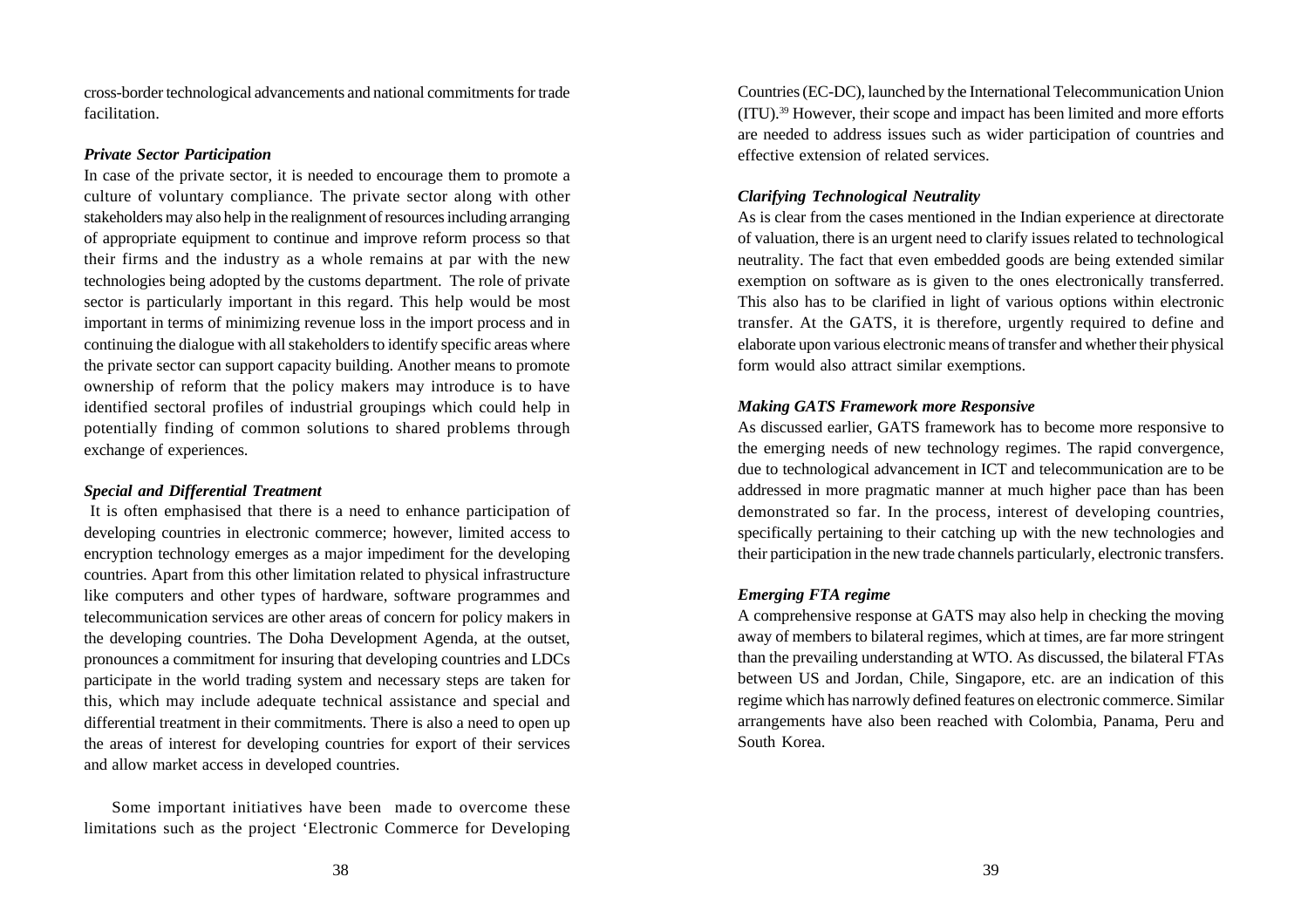#### **Endnotes**

- <sup>1</sup> That eCommerce is booming, cannot be doubted. Statistics show that it took radio 38 years to reach fifty million households in the USA. It took television 13 years to reach fifty million households. It took the Internet a mere four years to reach fifty million households. Marshal Dale D. L. (1999).
- <sup>2</sup> Electronic commerce is defined as production, advertising, sale and distribution of products via telecommunication networks (WTO 2002).
- $3 \qquad$  Slaughter (2007).
- WTO (2001).
- 5 WT/COMTD/W/51.
- <sup>6</sup> Aitic (1999), Chaturvedi (2007).
- <sup>7</sup> The countries which came up with submissions are Argentina, India, Cub, Egypt and Venezuela
- <sup>8</sup> WT/GC/W/509.
- <sup>9</sup> WT/GC/W/556
- $10$  ibid.
- $11$  ibid.
- <sup>12</sup> WT/GC/W/497
- $^{13}$  G/C/W/158
- $14$  ibid.
- <sup>15</sup> WT/GC/W/509
- $16$  ibid.
- <sup>17</sup> WT/GC/W/497
- <sup>18</sup> S/FIN/M/25, May 8, 2000. Committee on Trade in Financial Services, Report of the Meeting held on April 13, 2000 and S/FIN/M/31, June 1, 2001. Committee on Trade in Financial Services Report of the Meeting held on May 9, 2001 Note by the Secretariat.
- $19$  based on Chaturvedi (2006).
- $^{20}$  G/C/W/158 Para 6.7
- $^{21}$  VAL/W/14/Rev. 2
- $^{22}$  G/C/W/158 Para 7.2
- $23$  S/C/W/68
- <sup>24</sup> Department of Treasury (1996).<br><sup>25</sup> EC (1998)
- EC (1998).
- $26$  ibid. and Revenue (2003).
- <sup>27</sup> http://www.oecd.org/subjects/e\_commerce/ebooks/ecomm2\_1.pdf
- $28$  ESA (2007).
- <sup>29</sup> Holleyman II (2003).<br><sup>30</sup> ibid
- ibid.
- <sup>31</sup> On account of data constraint, some of the important countries are not covered in the analysis of UNCTAD (2002). Some of the notable exclusions are the US, India etc, which have strong stake in the global trade of IT services exports.
- <sup>32</sup> Trade weight of e-commerce is more with developed countries, and since they trade more with B2B, the weighted e-trade is tilted towards B2B.
- <sup>3</sup> <sup>3</sup> http://www.ustr.gov/Trade\_Sectors/Telecom-E-commerce/Section\_Index.html
- $34$  Bhatia (2006).
- $35$  ibid.
- <sup>36</sup> For detailed discussion on the 'digitizable exports' in the context of e-commerce negotiations in the WTO, see Teltscher (2000).
- <sup>37</sup> Forecasting of different components of IT industry is undertaken with various alternative econometric models. We have used single equation technique to forecast behaviour of different components of the IT sectors for the period 2007-12. Due paucity of space, we have not incorporated the results in the paper. The results may be available on request to the authors.
- <sup>38</sup> We have taken rate of profit as PAT to sales of firms. We have also examined the return of firms as PAT to net worth ratio. It is found that the former estimate is a better indicator than the latter one in accessing rate of profit.
- <sup>39</sup> WT/GC/W/435.

## **References**

- Aitic (1999). 'Electronic Commerce within the Framework of the WTO: Implications for the Less Developed Countries'. Agency for International Trade Information and Cooperation, at: www.acici.org/aitic/documents/Notes/note5ang.htm1#3 (last visited June 2003).
- Arora, Ashish, V. S. Arunachalam, J. Asundi and F. Ronald (2001). 'The Indian Software Service Industry', *Research Policy,* Vol. 30, pp 1267-1287.
- Arora, Ashish and Suma Athreye (2002). 'The Software Industry and India's Economic Development', *Information Economics and Policy,* 14, pp 253-273.
- Balakrishnan, Pulapre (2006). 'Benign Neglect or Strategic Intent? Contested Lineage of Indian Software Industry', *Economic and Political Weekly,* Vol. 41 No. 36, September 9.
- Bhatia, Karan (2006). Remarks at National Academy of Recording Arts and Sciences. Recording Arts Day by Deputy U.S. Trade Representative, Washington, D.C, September 6.
- Brown, Abbe, Andres Guadamuz and Jordan Hatcher (undated). 'The Impact of Free Trade Agreements on Information Technology based Business'. *AHRC Research Centre for Studies in Intellectual Property and Technology Law*, University of Edinburgh.
- Chaturvedi, Sachin (2007). 'Trade Facilitation and Developing Countries', background paper for *World Trade and Development Report*, RIS and Oxford University Press, New Delhi.
- Chaturvedi, Sachin. (2006). An Evaluation of the Need and Cost of Selected Trade Facilitation Measure in India: Implications for the WTO Negotiations. *ARTNeT Working Paper No. 4*. Asia-Pacific Research and Training Network on Trade (ARTNeT), United Nations Economic and Social Commission for Asia and the Pacific (UN ESCAP), Bangkok.
- Department of Treasury (1996). Selected Tax Policy Implications of Global Electronic Commerce. www.usteas.gov/treasry/tax.
- eMarketer, Inc. (2002). *The E-Commerce Trade and B2B Exchanges Report.* March. Executive summary available at www.emarketer.com.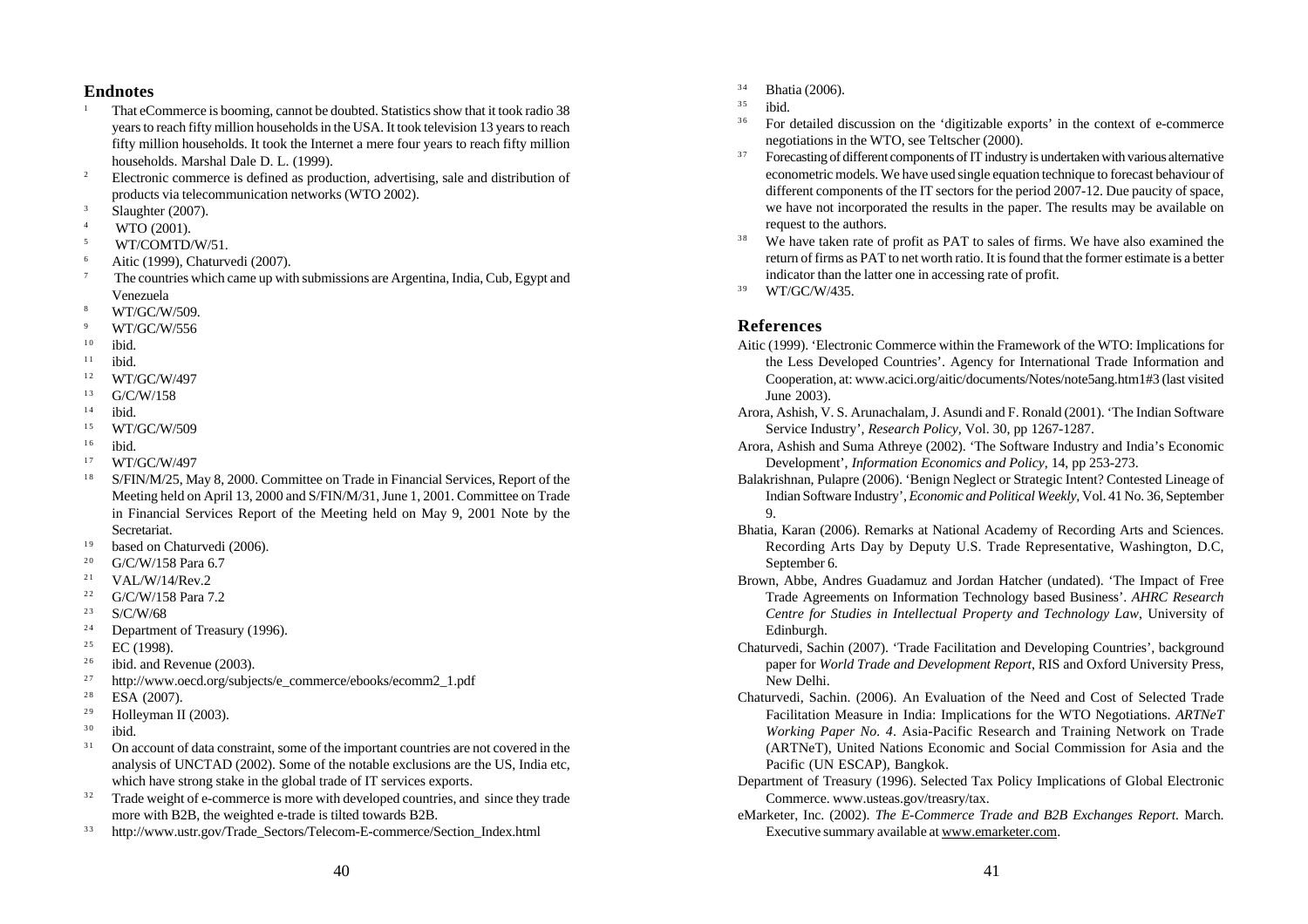ESA (2007). Benefits of Free Trade Agreements for Entertainment Software Publishers, Entertainment Software Association, Washingtom D.C.

European Commission (1998). Commission Document (COM 98) 374, July.

- European Commission (1998). "E-commerce and indirect taxation". Commission Document (COM 98) 374 final, July. Communication by the Commission to the Council of Ministers, the European Parliament and the Economic and Social Committee
- FICCI (2007), 'Services Exports to Overtake Goods Exports by 2012: India's Share in World Services Exports to Triple in Five Years', Federation of Indian Chamber of Commerce and Industries, New Delhi.
- Forrester Research Inc. (2001). *Global Online Trade Will Climb to 18% of Sales.* Brief dated 26 December. Available at www.forrester.com/ER/Research/Brief/ 0,1317,13720,FF.html.
- Holleyman II, Robert W. (2003). 'Trade in Services and E-Commerce: The Significance of the Singapore and Chile Free Trade Agreements', BSA testimony before the Subcommittee on Commerce, Trade and Consumer Protection Committee on Energy and Commerce, U.S. House of Representatives, on the Significance of the Singapore and Chile Free Trade Agreements. 8 May, Washington DC.
- IDC Research (2002). *Western Europe Pulls Ahead of United States*. E-newsletter dated 3 January. Available at www.idc.com/getdoc.jhtml?containerId=ebt20020103.
- IMF (2002), *Balance and Payments Statistics*, International monetary Fund, Washington DC.
- Kumar, Nagesh (2001). 'Indian Software Industry Development: International and National Perspective'. *Economic and Political Weekly*, pp. 4278-4290, 10 November.
- Mann, Catherine L. (2000). 'Transatlantic Issues in Electronic Commerce', paper presented at an international conference on *Electronic Commerce and Multilateral Liberalization*, organized by the IARI, Rome, 19 May 2000.
- Marshal, Dale D. L. (1999). 'Policy Issues related to E-Commerce and the FTAA Processes', presentation at the American Chamber of Commerce, 19 March.
- Mattoo, Aaditya and Ludger Schuknecht (undated). 'Trade Polices for Electronic Commerce', mimeo, WTO, Geneva.
- Microsoft (1999). 'WTO and Electronic Commerce: Issues for World Trade', *Microsoft White Paper*, 8 September.
- Mohanty, S K and Robert Arockiasamy (2007), *Prospects of Making India's Manufacturing Sector Export Oriented*, Study for the Ministry of Commerce and Industries, Research and Information System for Developing Countries, New Delhi.
- NASSCOM (2006). *Strategic Review 2006: The IT Industry in India*. National Association of Software and Service Companies.
- Panagariya, A. (1999). 'E-Commerce, WTO and Developing Countries', mimeo, UNCTAD, Geneva.
- Purohit, Mahesh C. and Vishnu Kanta Purohit (2005). 'E-commerce and Economic Development'. Foundation for Public Economics and Policy Research, New Delhi.

Revenue (2003). Electronic Commerce and the Irish Tax System, Ireland. Schware, R. (1987). 'Software Industry in the Third World: Policy Guidelines, Industrial

Options and Constraints', *World Development,* Vol. 15, No. 10/11, pp. 1249-1267.

Siwek, Stephen E. (2006). *Copyright Industries in the U.S. Economy: The 2006 Report*. International Intellectual Property Alliance.

Slaughter, Mattew J. (2007). 'Happy Birthday ITA'. *The Wall Street Journal*, 18 July.

- Teltscher, Susanne (2000). 'Tariffs, Taxes and Electronic Commerce: Revenue Implications for Developing Countries', *Policy Issues in International Trade and Commodities Study Series No. 5.* United Nations Conference on Trade and Development, New York and Geneva.
- Teltscher, Susanne (2000), 'Tariffs, taxes and electronic commerce: Revenue implications for Developing countries', United Nations Conference on trade and Development, Geneva.
- UNCTAD (2002), *E-Commerce and Development Report*, United Nations Conference on trade and Development, Geneva.
- UNCTAD (2000). *Building Confidence: Electronic Commerce and Development*. United Nations publication, sales no. E.00.II.D.16, Geneva and New York. Available at www.unctad.org/ecommerce/ecommerce\_en/docs\_en.htm
- WTO (2005). Doha Work Programme: Ministerial Declaration, WT/MIN (05)/DEC 22 December. *World Trade Organisation*, Geneva.
- WTO (2003). Fifth Dedicated Discussion on Electronic Commerce under the Auspices of the General Council on 16 May and 11 July 2003. WT/GC/W/509, 31 July. World Trade Organisation, Geneva.
- WTO (2003) Work Programme on Electronic Commerce, Submission by the European Commission, WT/GC/W/497, 9 May. World Trade Organisation, Geneva.
- WTO (2002). 'Electronic Commerce and the Role of WTO', *Special Studies 2. World Trade Organisation*, Geneva.
- WTO (2001). Need for Unrestricted Global Electronic Commerce, WT/GC/W/435, 16 May. *World Trade Organisation*, Geneva.
- WTO (2001a). Doha WTO Ministerial Declaration, WT/MIN (01)/DEC/1, 20 November. *World Trade Organisation*, Geneva.
- WTO (1999). Work Programme on Electronic Commerce, Council for Trade in Goods G/ C/W/158, 26 July. *World Trade Organisation*, Geneva.
- WTO (1998). Development Implications of Electronic Commerce. WT/COMTD/W/51, 23 November. *World Trade Organisation*, Geneva.
- WTO (1998). 'Electronic Commerce and the Role of the WTO'. *Special Studies 2. World Trade Organisation*.
- WEF (2006). *Global Information Technology Report 2006*, World Economic Forum, Geneva.
- Wunsch- Vincent, Sacha (2003). 'The Digital Trade Agenda of the U.S.: Parallel Tracks of Bilateral, Regional and Multilateral Liberalization'. *Aussenwirtschaft,* 58 Jahrgang, Heft I, Zurich: Ruegger, S. 7-46.
- Wunsch- Vincent, Sacha (2004). 'WTO, E-commerce and Information Technologies From the Uruguay Round through the Doha Development Agenda'. A Report for the UN ICT Task Force. Markle Foundation.